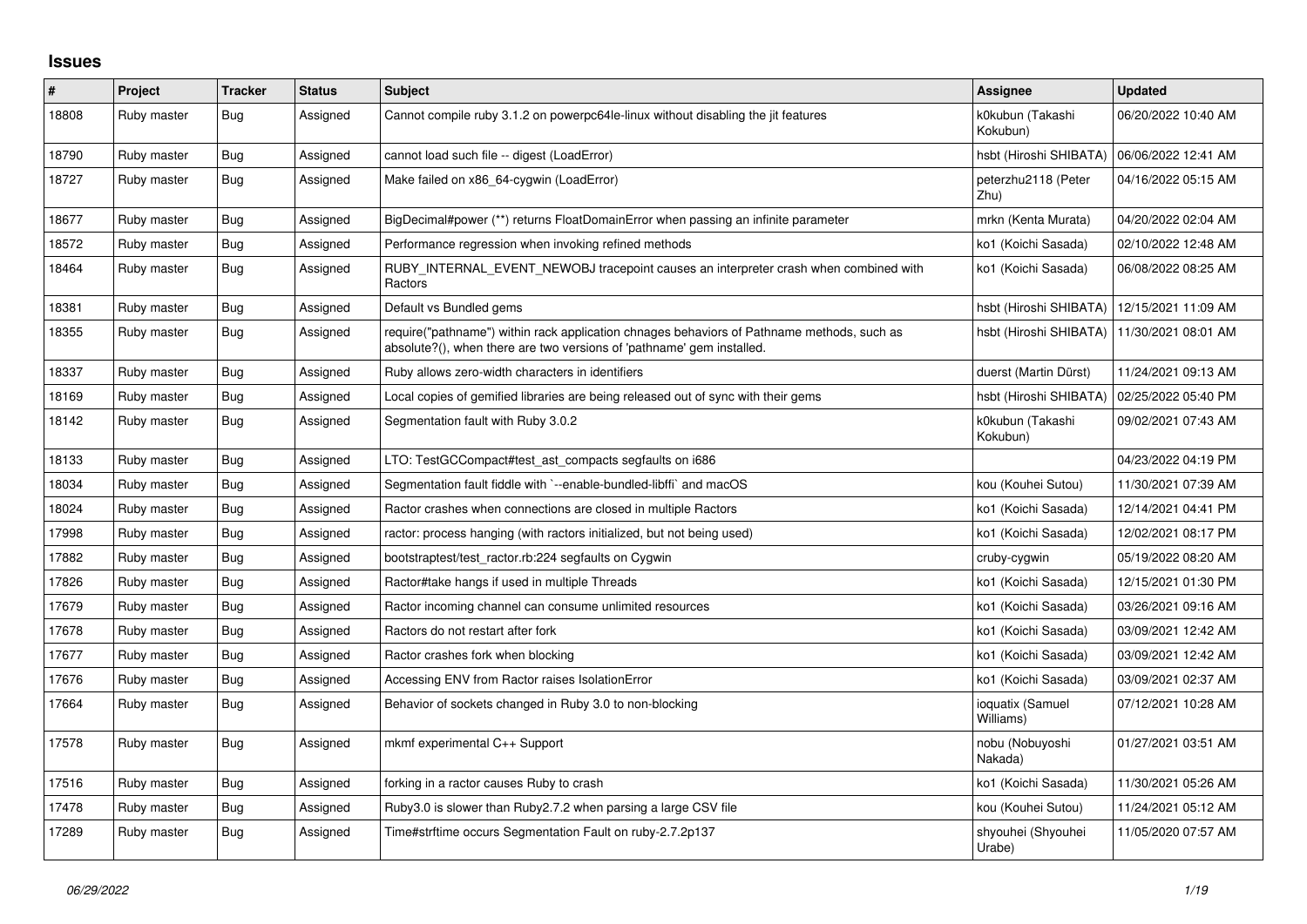| $\vert$ # | Project     | <b>Tracker</b> | <b>Status</b> | <b>Subject</b>                                                                                                            | Assignee                      | <b>Updated</b>      |
|-----------|-------------|----------------|---------------|---------------------------------------------------------------------------------------------------------------------------|-------------------------------|---------------------|
| 17196     | Ruby master | Bug            | Assigned      | Segmentation Fault with Socket#close in Ractors                                                                           | ko1 (Koichi Sasada)           | 03/20/2022 01:52 PM |
| 16951     | Ruby master | <b>Bug</b>     | Assigned      | Consistently referer dependencies                                                                                         | hsbt (Hiroshi SHIBATA)        | 06/17/2021 06:15 AM |
| 16842     | Ruby master | <b>Bug</b>     | Assigned      | inspect` prints the UTF-8 character U+0085 (NEXT LINE) verbatim even though it is not printable                           | duerst (Martin Dürst)         | 02/26/2021 05:43 AM |
| 16836     | Ruby master | <b>Bug</b>     | Assigned      | configure-time LDFLAGS leak into ruby pkg-config file                                                                     | nobu (Nobuyoshi<br>Nakada)    | 08/14/2021 09:10 AM |
| 16819     | Ruby master | <b>Bug</b>     | Assigned      | Line reporting off by one when reporting line of a hash?                                                                  | ko1 (Koichi Sasada)           | 06/16/2020 05:57 PM |
| 16776     | Ruby master | <b>Bug</b>     | Assigned      | Regression in coverage library                                                                                            | ko1 (Koichi Sasada)           | 11/24/2021 07:26 AM |
| 16694     | Ruby master | Bug            | Assigned      | JIT vs hardened GCC with PCH                                                                                              | k0kubun (Takashi<br>Kokubun)  | 02/02/2021 07:38 AM |
| 16497     | Ruby master | <b>Bug</b>     | Assigned      | StringIO#internal encoding is broken (more severely in 2.7)                                                               | nobu (Nobuyoshi<br>Nakada)    | 10/26/2021 04:31 PM |
| 15550     | Ruby master | <b>Bug</b>     | Assigned      | Windows - gem bin files - can't run from bash shell                                                                       | hsbt (Hiroshi SHIBATA)        | 03/20/2019 01:05 AM |
| 15499     | Ruby master | <b>Bug</b>     | Assigned      | Breaking behavior on ruby 2.6: rb_thread_call_without_gvl doesn't invoke unblock_function when used on<br>the main thread | ko1 (Koichi Sasada)           | 01/05/2021 02:24 AM |
| 14727     | Ruby master | <b>Bug</b>     | Assigned      | TestQueue#test_queue_with_trap always timeout on Windows10                                                                | ko1 (Koichi Sasada)           | 05/01/2018 02:59 AM |
| 14679     | Ruby master | <b>Bug</b>     | Assigned      | StdLib gems should properly specify their dependencies                                                                    | hsbt (Hiroshi SHIBATA)        | 04/11/2018 01:14 PM |
| 14607     | Ruby master | Bug            | Assigned      | Fix use of the rb_profile_frames start parameter                                                                          | ko1 (Koichi Sasada)           | 06/09/2022 06:12 AM |
| 14543     | Ruby master | <b>Bug</b>     | Assigned      | make commit' show error of 'common-srcs'                                                                                  | nobu (Nobuyoshi<br>Nakada)    | 06/02/2018 04:17 AM |
| 14090     | Ruby master | Bug            | Assigned      | TestGc#test interrupt in finalizer` fails very rarely                                                                     | ko1 (Koichi Sasada)           | 12/02/2021 07:24 PM |
| 13999     | Ruby master | Bug            | Assigned      | Cygwin 000 ripper_state_lex.rb 0000000                                                                                    | cruby-cygwin                  | 05/19/2022 08:20 AM |
| 13864     | Ruby master | <b>Bug</b>     | Assigned      | Rinda multicast test failures due to missing default route                                                                | seki (Masatoshi Seki)         | 08/17/2021 07:16 AM |
| 13671     | Ruby master | Bug            | Assigned      | Regexp with lookbehind and case-insensitivity raises RegexpError only on strings with certain characters                  | duerst (Martin Dürst)         | 11/30/2021 04:42 AM |
| 13513     | Ruby master | Bug            | Assigned      | Resolv::DNS::Message.decode hangs after detecting truncation in UDP messages                                              | akr (Akira Tanaka)            | 03/08/2021 11:35 PM |
| 13298     | Ruby master | <b>Bug</b>     | Assigned      | mingw SEGV TestEnumerable#test callcc                                                                                     | nobu (Nobuyoshi<br>Nakada)    | 06/04/2021 03:41 AM |
| 13269     | Ruby master | <b>Bug</b>     | Assigned      | test/readline/test_readline.rb and mingw                                                                                  | nobu (Nobuyoshi<br>Nakada)    | 03/13/2017 08:56 AM |
| 12725     | Ruby master | <b>Bug</b>     | Assigned      | Trying to use ./miniruby before it exists                                                                                 | nobu (Nobuyoshi<br>Nakada)    | 04/28/2017 01:45 PM |
| 12582     | Ruby master | <b>Bug</b>     | Assigned      | OpenSSL Authenticated Encryption should check for tag length                                                              | rhenium (Kazuki<br>Yamaguchi) | 04/28/2017 01:45 PM |
| 12506     | Ruby master | Bug            | Assigned      | On cygwin, Feature #5994 does not work                                                                                    | cruby-cygwin                  | 05/19/2022 08:20 AM |
| 12473     | Ruby master | Bug            | Assigned      | Test failure on fedora with TestTimeExtension#test huge precision                                                         | nobu (Nobuyoshi<br>Nakada)    | 04/28/2017 01:45 PM |
| 12445     | Ruby master | Bug            | Assigned      | Testing TestIO#test open fifo does not block other threads results in deadlock on cygwin                                  | cruby-cygwin                  | 05/19/2022 08:20 AM |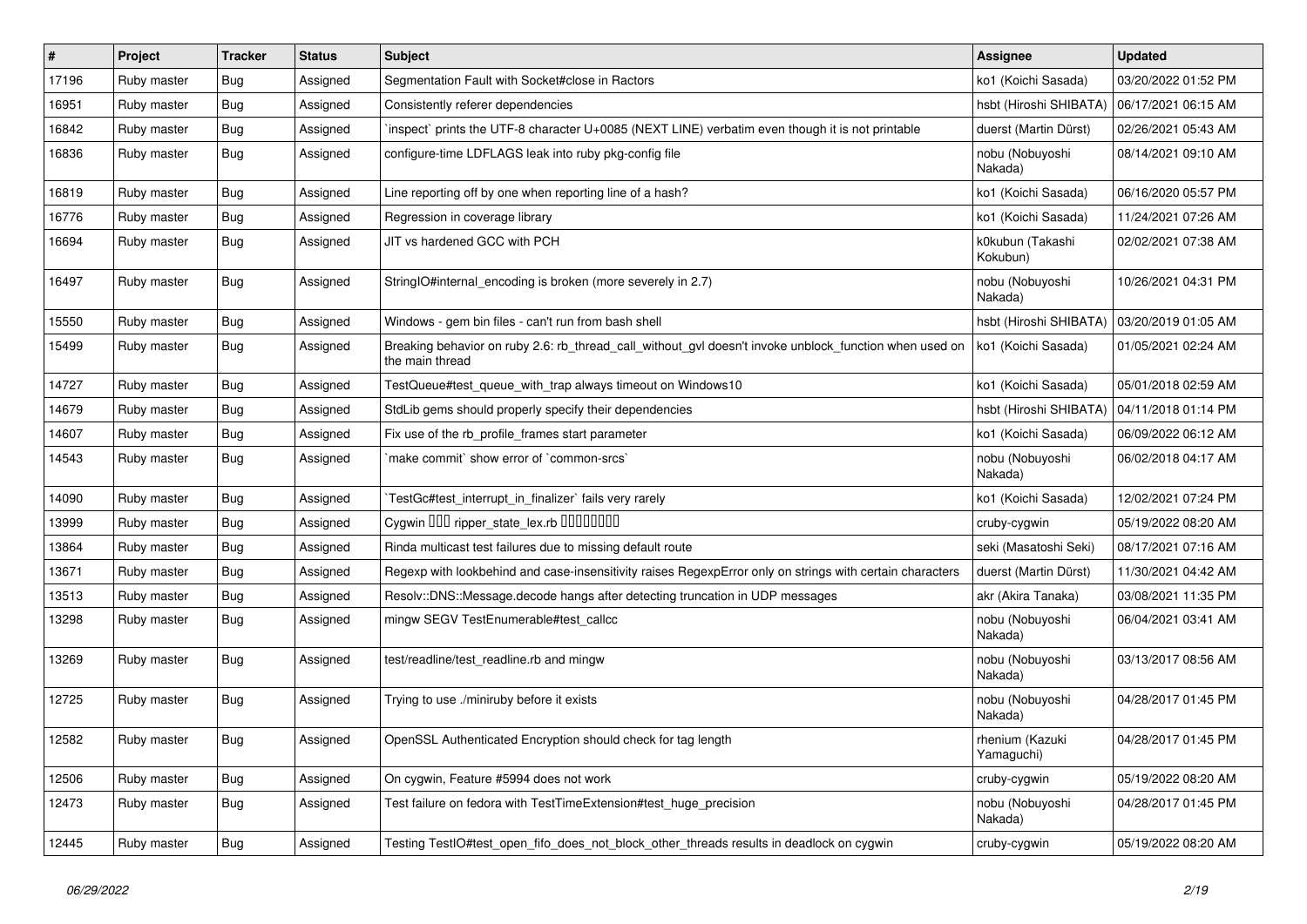| $\vert$ # | Project     | <b>Tracker</b> | <b>Status</b> | <b>Subject</b>                                                                          | Assignee                           | <b>Updated</b>      |
|-----------|-------------|----------------|---------------|-----------------------------------------------------------------------------------------|------------------------------------|---------------------|
| 12444     | Ruby master | <b>Bug</b>     | Assigned      | Segmentation fault when running TestException#test machine stackoverflow on cygwin      | cruby-cygwin                       | 05/19/2022 08:20 AM |
| 12442     | Ruby master | <b>Bug</b>     | Assigned      | TestArgf#test_textmode fails on cygwin                                                  | cruby-cygwin                       | 05/19/2022 08:20 AM |
| 12436     | Ruby master | <b>Bug</b>     | Assigned      | newline argument of File.open seems not respected on Windows                            | nobu (Nobuyoshi<br>Nakada)         | 10/25/2021 09:07 AM |
| 12040     | Ruby master | Bug            | Assigned      | [Win32] File.stat fails on a mounted volume                                             | cruby-windows                      | 02/01/2016 08:13 AM |
| 11704     | Ruby master | <b>Bug</b>     | Assigned      | Refinements only get "used" once in loop                                                | matz (Yukihiro<br>Matsumoto)       | 04/14/2016 02:45 AM |
| 11531     | Ruby master | Bug            | Assigned      | IPAddr#== implements wrong logic                                                        | knu (Akinori MUSHA)                | 12/29/2019 12:50 PM |
| 11526     | Ruby master | <b>Bug</b>     | Assigned      | Streaming HTTP requests are not idempotent and should not be retried                    | naruse (Yui NARUSE)                | 07/01/2019 09:16 PM |
| 11269     | Ruby master | Bug            | Assigned      | ruby_init_setproctitle() should be called before require_libraries()                    | kosaki (Motohiro<br><b>KOSAKI)</b> | 06/17/2015 03:01 AM |
| 10919     | Ruby master | Bug            | Assigned      | [gem install] installs multipe platforms                                                | hsbt (Hiroshi SHIBATA)             | 07/30/2019 07:44 AM |
| 9955      | Ruby master | <b>Bug</b>     | Assigned      | issue building dll on mingw, library not found                                          | nobu (Nobuyoshi<br>Nakada)         | 01/05/2018 09:00 PM |
| 9944      | Ruby master | Bug            | Assigned      | in ruby for windows in "system" a redirection to append a file works incorrectly        | cruby-windows                      | 01/05/2018 09:00 PM |
| 9366      | Ruby master | Bug            | Assigned      | "make-j32 check TESTS=-j32" occasionally fails on rubygems/specification                | hsbt (Hiroshi SHIBATA)             | 07/26/2018 02:13 AM |
| 9189      | Ruby master | Bug            | Assigned      | Build failure on Windows in case of nonascii TEMP environment.                          |                                    | 01/05/2018 09:00 PM |
| 9115      | Ruby master | <b>Bug</b>     | Assigned      | Logger traps all exceptions; breaks Timeout                                             | sonots (Naotoshi Seo)              | 08/20/2019 12:47 PM |
| 9010      | Ruby master | Bug            | Assigned      | /configure --prefix= cannot handle directories with spaces                              | nobu (Nobuyoshi<br>Nakada)         | 04/26/2021 10:38 PM |
| 8782      | Ruby master | <b>Bug</b>     | Assigned      | Don't set rl_getc_function on editline                                                  | kouji (Kouji Takao)                | 01/05/2018 09:00 PM |
| 8445      | Ruby master | <b>Bug</b>     | Assigned      | IO.open and IO#set enconding does not support :fallback option                          | akr (Akira Tanaka)                 | 06/14/2022 06:02 AM |
| 8299      | Ruby master | <b>Bug</b>     | Assigned      | Minor error in float parsing                                                            | nobu (Nobuyoshi<br>Nakada)         | 12/30/2019 03:00 AM |
| 7976      | Ruby master | Bug            | Assigned      | TracePoint call is at call point, not call site                                         | ko1 (Koichi Sasada)                | 01/05/2018 09:00 PM |
| 7968      | Ruby master | Bug            | Assigned      | Poor UDPSocket#send performance in ruby 2.0.0 on windows                                | cruby-windows                      | 10/23/2017 12:23 AM |
| 7964      | Ruby master | Bug            | Assigned      | Writing an ASCII-8BIT String to a StringIO created from a UTF-8 String                  | nobu (Nobuyoshi<br>Nakada)         | 01/05/2018 09:00 PM |
| 7859      | Ruby master | Bug            | Assigned      | Readline: Incorrect arrow key behavior in vi_editing_mode insert mode with Readline 6.2 | kouji (Kouji Takao)                | 12/25/2017 06:15 PM |
| 6360      | Ruby master | Bug            | Assigned      | Debug information build even without requesting it                                      | nobu (Nobuyoshi<br>Nakada)         | 01/05/2018 09:00 PM |
| 6351      | Ruby master | <b>Bug</b>     | Assigned      | transcode table generator does not support multi characters of Unicode                  | duerst (Martin Dürst)              | 12/25/2017 06:15 PM |
| 5334      | Ruby master | <b>Bug</b>     | Assigned      | Segmentation fault in InternetExplorer IServiceProvider interface                       | suke (Masaki Suketa)               | 12/30/2019 03:00 AM |
| 5317      | Ruby master | Bug            | Assigned      |                                                                                         | nobu (Nobuyoshi<br>Nakada)         | 01/05/2018 09:00 PM |
| 5179      | Ruby master | Bug            | Assigned      | Complex#rationalize and to r with approximate zeros                                     | mrkn (Kenta Murata)                | 01/17/2020 03:00 AM |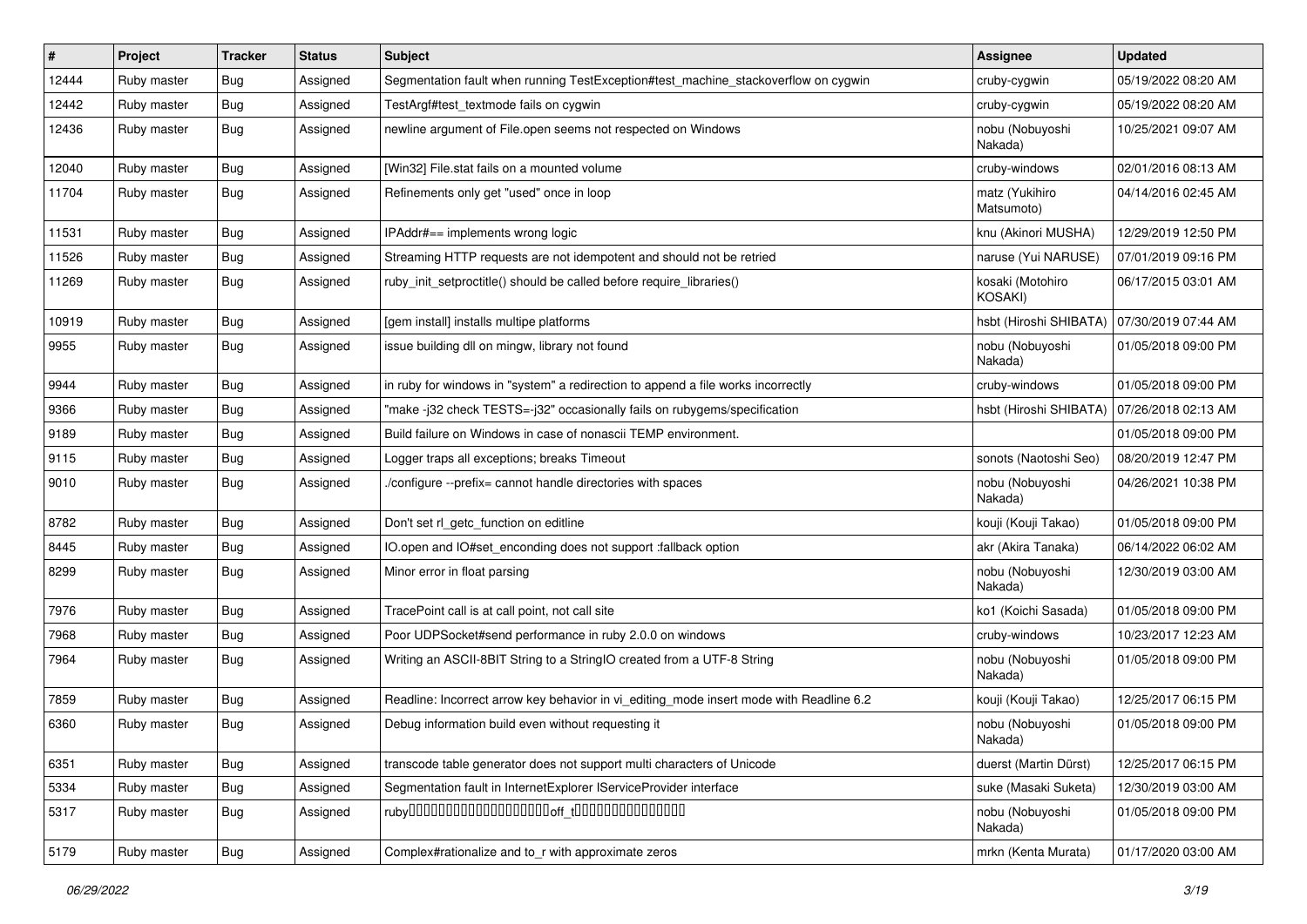| $\sharp$ | Project     | <b>Tracker</b> | <b>Status</b> | Subject                                                                                                            | <b>Assignee</b>               | <b>Updated</b>      |
|----------|-------------|----------------|---------------|--------------------------------------------------------------------------------------------------------------------|-------------------------------|---------------------|
| 4040     | Ruby master | Bug            | Assigned      | SystemStackError with Hash[*a] for Large _a_                                                                       | ko1 (Koichi Sasada)           | 12/25/2017 06:14 PM |
| 595      | Ruby master | Bug            | Assigned      | Fiber ignores ensure clause                                                                                        | ioquatix (Samuel<br>Williams) | 12/29/2019 10:37 AM |
| 18886    | Ruby master | <b>Bug</b>     | Open          | Struct aref and aset don't trigger any tracepoints.                                                                | ko1 (Koichi Sasada)           | 06/29/2022 06:05 AM |
| 18883    | Ruby master | <b>Bug</b>     | Open          | parse.y: trailing comma cannot coexist with star                                                                   |                               | 06/28/2022 07:25 AM |
| 18880    | Ruby master | Bug            | Open          | IO#sysread on Windows does not validate arguments                                                                  |                               | 06/26/2022 04:26 PM |
| 18878    | Ruby master | <b>Bug</b>     | Open          | parse.y: Foo::Bar {} is inconsistently rejected                                                                    |                               | 06/28/2022 03:38 AM |
| 18877    | Ruby master | <b>Bug</b>     | Open          | parse.y: escaped space inconsistently allowed after assignment                                                     |                               | 06/26/2022 12:57 PM |
| 18842    | Ruby master | <b>Bug</b>     | Open          | Ruby's Resolv library does not handle correctly the `NODATA` case                                                  |                               | 06/19/2022 05:39 PM |
| 18837    | Ruby master | <b>Bug</b>     | Open          | Not possible to evaluate expression with numbered parameters in it                                                 |                               | 06/17/2022 12:48 PM |
| 18826    | Ruby master | <b>Bug</b>     | Open          | Symbol#to_proc inconsistent, sometimes calls private methods                                                       |                               | 06/16/2022 07:27 AM |
| 18818    | Ruby master | <b>Bug</b>     | Open          | SEGV (Fiber scheduler?)                                                                                            | ioquatix (Samuel<br>Williams) | 06/06/2022 06:31 PM |
| 18816    | Ruby master | <b>Bug</b>     | Open          | Ractor segfaulting MacOS 12.4 (aarch64 / M1 processor)                                                             |                               | 06/13/2022 01:46 PM |
| 18810    | Ruby master | <b>Bug</b>     | Open          | Make `Kernel#p` interruptable.                                                                                     | ioquatix (Samuel<br>Williams) | 05/30/2022 12:44 AM |
| 18805    | Ruby master | <b>Bug</b>     | Open          | IO::Buffer is inconsistent when returning a string from an empty buffer                                            |                               | 05/25/2022 12:45 PM |
| 18804    | Ruby master | <b>Bug</b>     | Open          | Invalid line number for putnil instruction                                                                         |                               | 05/25/2022 09:22 AM |
| 18799    | Ruby master | <b>Bug</b>     | Open          | Refinement#import_methods vs attr_reader                                                                           |                               | 05/25/2022 06:50 AM |
| 18797    | Ruby master | <b>Bug</b>     | Open          | Third argument to Regexp.new is a bit broken                                                                       |                               | 05/23/2022 10:11 AM |
| 18796    | Ruby master | <b>Bug</b>     | Open          | GC compaction gets stuck on Mac OS when a debugger is attached                                                     |                               | 06/08/2022 08:25 AM |
| 18795    | Ruby master | <b>Bug</b>     | Open          | Verbose GC debug output with -DRGENGC_DEBUG=5 causes a crash                                                       |                               | 06/08/2022 08:24 AM |
| 18794    | Ruby master | <b>Bug</b>     | Open          | Windows ucrt - intermittent SEGV TestObjSpace#test_reachable_objects_during_iteration                              |                               | 05/20/2022 05:19 PM |
| 18789    | Ruby master | <b>Bug</b>     | Open          | make test-bundled-gems failed after make install                                                                   |                               | 05/18/2022 01:01 AM |
| 18784    | Ruby master | <b>Bug</b>     | Open          | FileUtils.rm_f` and `FileUtils.rm_rf` should not mask exceptions                                                   |                               | 05/16/2022 09:04 AM |
| 18783    | Ruby master | <b>Bug</b>     | Open          | OptionParser should recognize "-" as an optional argument                                                          |                               | 05/19/2022 12:15 AM |
| 18782    | Ruby master | <b>Bug</b>     | Open          | Race conditions in autoload when loading the same feature with multiple threads.                                   |                               | 05/18/2022 09:22 PM |
| 18780    | Ruby master | <b>Bug</b>     | Open          | Incorrect binding receiver for C API rb_eval_string()                                                              |                               | 06/15/2022 12:14 AM |
| 18770    | Ruby master | Bug            | Open          | Inconsistent behavior of IO/StringIO's each methods when called with nil as a separator, limit and chomp:<br>true  |                               | 06/06/2022 05:38 PM |
| 18768    | Ruby master | <b>Bug</b>     | Open          | Inconsistent behavior of IO, StringIO and String each line methods when return paragraph and chomp:<br>true passed |                               | 06/10/2022 03:46 PM |
| 18767    | Ruby master | <b>Bug</b>     | Open          | IO.foreach hangs up when passes limit=0                                                                            |                               | 06/18/2022 02:56 AM |
| 18764    | Ruby master | <b>Bug</b>     | Open          | Build Error when Using msys2-mingw64 and Ruby 3.2                                                                  |                               | 05/10/2022 06:48 AM |
| 18763    | Ruby master | Bug            | Open          | The configure option "--with-openssl-dir" has lower precedence than pkg-config                                     |                               | 05/11/2022 11:39 AM |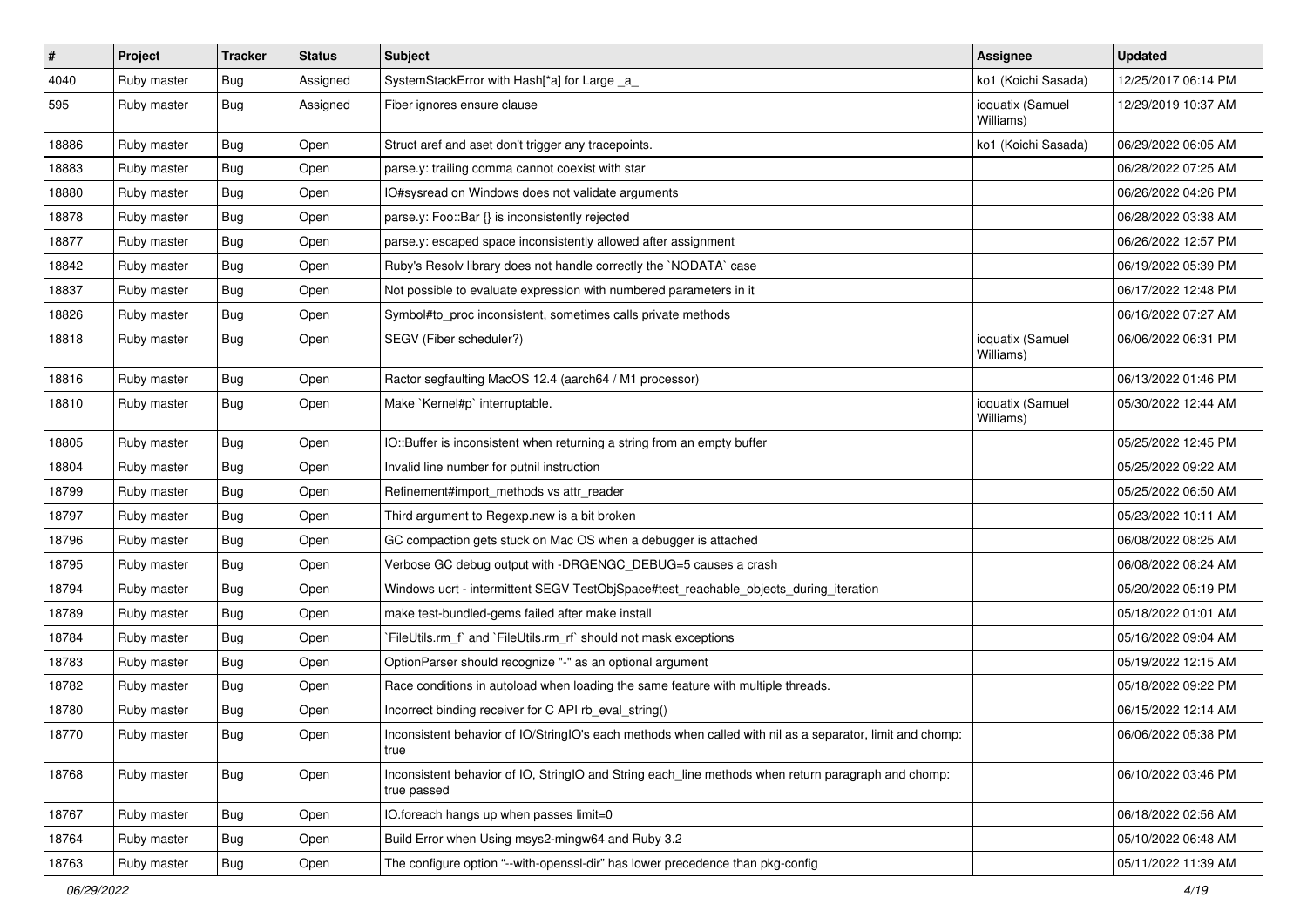| $\vert$ # | Project     | <b>Tracker</b> | <b>Status</b> | <b>Subject</b>                                                                                                          | Assignee                      | <b>Updated</b>      |
|-----------|-------------|----------------|---------------|-------------------------------------------------------------------------------------------------------------------------|-------------------------------|---------------------|
| 18760     | Ruby master | Bug            | Open          | Ractors vs "skynet" microbenchmark                                                                                      |                               | 05/02/2022 11:36 PM |
| 18759     | Ruby master | <b>Bug</b>     | Open          | snapshot-ruby 2 7: test failure on macos-12                                                                             |                               | 04/28/2022 12:18 AM |
| 18758     | Ruby master | <b>Bug</b>     | Open          | Ruby fails to build on M1 Mac when x86 Homebrew is installed                                                            |                               | 04/28/2022 03:19 PM |
| 18751     | Ruby master | <b>Bug</b>     | Open          | Regression on master for Method#== when comparing public with private method                                            |                               | 05/18/2022 01:27 AM |
| 18743     | Ruby master | <b>Bug</b>     | Open          | Enumerator#next / peek re-use each others stacktraces                                                                   |                               | 04/19/2022 02:42 PM |
| 18740     | Ruby master | <b>Bug</b>     | Open          | Use of rightward assignment changes line number needed for line-targeted TracePoint                                     |                               | 04/27/2022 09:56 AM |
| 18738     | Ruby master | <b>Bug</b>     | Open          | IRB can't recognize heredoc after words                                                                                 |                               | 04/18/2022 12:00 AM |
| 18737     | Ruby master | <b>Bug</b>     | Open          | Windows 'require' is case independent                                                                                   |                               | 04/22/2022 06:18 PM |
| 18733     | Ruby master | <b>Bug</b>     | Open          | Ruby GC problems cause performance issue with Ractor                                                                    |                               | 04/15/2022 09:13 AM |
| 18731     | Ruby master | <b>Bug</b>     | Open          | Parallel test-all sometimes does not run at all some tests                                                              |                               | 04/23/2022 12:58 PM |
| 18686     | Ruby master | <b>Bug</b>     | Open          | Regexp supporting unexpected age properties in Ruby < 3.2                                                               |                               | 04/08/2022 06:52 PM |
| 18678     | Ruby master | <b>Bug</b>     | Open          | Crash on Mac - vm_call0_cfunc_with_frame                                                                                |                               | 05/26/2022 05:40 PM |
| 18674     | Ruby master | <b>Bug</b>     | Open          | Build failure `make up` with WSL2                                                                                       |                               | 04/01/2022 08:51 AM |
| 18666     | Ruby master | <b>Bug</b>     | Open          | No rule to make target 'yaml/yaml.h', needed by 'api.o'                                                                 | hsbt (Hiroshi SHIBATA)        | 03/29/2022 11:17 AM |
| 18661     | Ruby master | <b>Bug</b>     | Open          | Net::HTTP behavior changed between 2.6 and 3.1 on windows.                                                              |                               | 03/25/2022 01:57 PM |
| 18658     | Ruby master | Bug            | Open          | Need openssl 3 support for Ubuntu 22.04 (Ruby 2.7.x and 3.0.x)                                                          | rhenium (Kazuki<br>Yamaguchi) | 05/30/2022 08:06 PM |
| 18657     | Ruby master | <b>Bug</b>     | Open          | IRB raises exception when stdout is a pipe                                                                              |                               | 06/08/2022 03:34 PM |
| 18651     | Ruby master | <b>Bug</b>     | Open          | oob access in CP51932 -> CP50220 transcoder                                                                             | akr (Akira Tanaka)            | 03/23/2022 01:17 PM |
| 18623     | Ruby master | <b>Bug</b>     | Open          | make runnable' does not work                                                                                            | nobu (Nobuyoshi<br>Nakada)    | 03/16/2022 01:28 AM |
| 18622     | Ruby master | <b>Bug</b>     | Open          | const_get still looks in Object, while lexical constant lookup no longer does                                           |                               | 04/22/2022 11:26 AM |
| 18616     | Ruby master | <b>Bug</b>     | Open          | Error with clang(1) on MacOS due to _declspec()                                                                         |                               | 03/09/2022 10:50 AM |
| 18614     | Ruby master | Bug            | Open          | Error (busy loop) in<br>TestGemCommandsSetupCommand#test_destdir_flag_does_not_try_to_write_to_the_default_gem_hom<br>e | hsbt (Hiroshi SHIBATA)        | 03/17/2022 01:03 AM |
| 18608     | Ruby master | <b>Bug</b>     | Open          | 'require': cannot load such file -- ripper (LoadError) after 'make distclean'                                           |                               | 05/27/2022 04:10 AM |
| 18605     | Ruby master | <b>Bug</b>     | Open          | Fails to run on (newer) 32bit Windows with ucrt                                                                         |                               | 04/01/2022 07:52 AM |
| 18601     | Ruby master | <b>Bug</b>     | Open          | Invalid byte sequences in Big5 encodings                                                                                | duerst (Martin Dürst)         | 02/23/2022 07:59 AM |
| 18580     | Ruby master | Bug            | Open          | Range#include? inconsistency for beginless String ranges                                                                |                               | 03/09/2022 10:22 PM |
| 18567     | Ruby master | <b>Bug</b>     | Open          | Depending on default gems in stdlib gems when not needed considered harmful                                             | hsbt (Hiroshi SHIBATA)        | 04/21/2022 04:45 PM |
| 18553     | Ruby master | <b>Bug</b>     | Open          | Memory leak on compiling method call with kwargs                                                                        | ko1 (Koichi Sasada)           | 03/23/2022 09:34 PM |
| 18518     | Ruby master | <b>Bug</b>     | Open          | NoMemoryError + [FATAL] failed to allocate memory for twice 1 << large                                                  |                               | 01/28/2022 01:40 PM |
| 18510     | Ruby master | <b>Bug</b>     | Open          | Unexpected waiting for console when starting ruby on windows                                                            |                               | 01/23/2022 02:53 PM |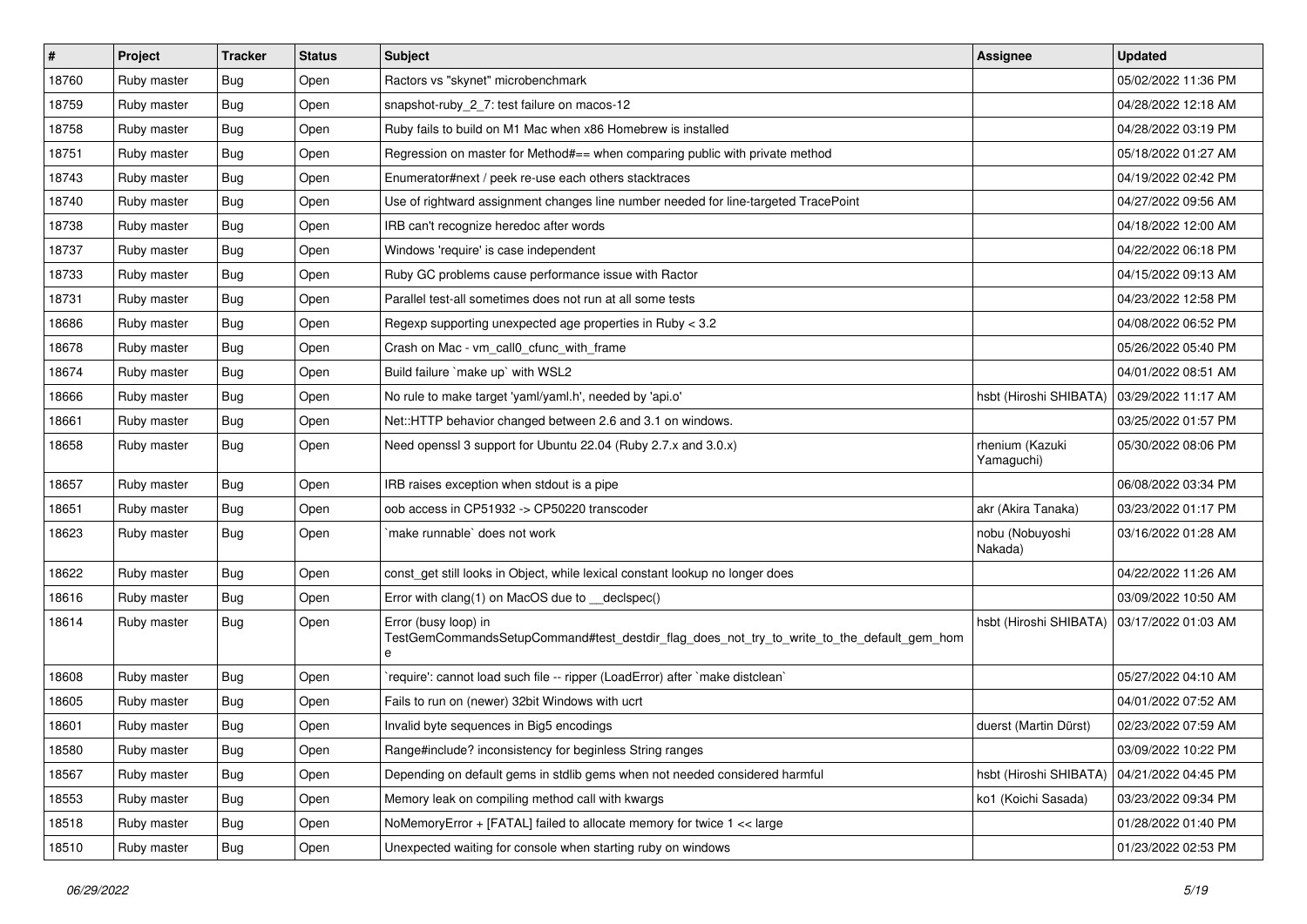| $\pmb{\#}$ | Project     | <b>Tracker</b> | <b>Status</b> | <b>Subject</b>                                                                                                 | <b>Assignee</b>              | <b>Updated</b>      |
|------------|-------------|----------------|---------------|----------------------------------------------------------------------------------------------------------------|------------------------------|---------------------|
| 18507      | Ruby master | Bug            | Open          | Incorrect target_os detection in configure script                                                              |                              | 01/25/2022 08:57 AM |
| 18506      | Ruby master | Bug            | Open          | make and make install rebuild items every time unnecessarily - sometimes causing races in parallel<br>installs |                              | 01/21/2022 01:46 PM |
| 18492      | Ruby master | Bug            | Open          | rb_rescue2` inside `rb_protect` segfaults on Windows                                                           |                              | 01/14/2022 03:17 PM |
| 18476      | Ruby master | Bug            | Open          | Call to require stuck forever after receiving EAGAIN on writev when running with zeus                          |                              | 02/28/2022 02:55 PM |
| 18473      | Ruby master | Bug            | Open          | Raw data in Socket:: Option#inspect on Amazon Linux 2                                                          |                              | 01/11/2022 02:13 PM |
| 18472      | Ruby master | Bug            | Open          | rb_w32_map_errno is not found on Ruby-3.1.0                                                                    |                              | 01/13/2022 09:59 AM |
| 18457      | Ruby master | Bug            | Open          | ruby 2.7.5 fiddle/types.rb use uint32_t but fiddle/cparser.rb lacks uint32_t                                   |                              | 01/03/2022 01:00 PM |
| 18456      | Ruby master | Bug            | Open          | rdoc non-determinism: module includes can be added once or twice to generated .ri                              |                              | 01/01/2022 11:16 PM |
| 18455      | Ruby master | Bug            | Open          | IO#close` has poor performance and difficult to understand semantics.                                          |                              | 04/04/2022 02:02 AM |
| 18454      | Ruby master | Bug            | Open          | YJIT slowing down key Discourse benchmarks                                                                     |                              | 01/04/2022 08:45 AM |
| 18444      | Ruby master | Bug            | Open          | Trapped TSTP causes a locking deadlock in 3.0.3 onward                                                         |                              | 05/26/2022 10:29 PM |
| 18435      | Ruby master | Bug            | Open          | Calling `protected` on ancestor method changes result of `instance_methods(false)`                             |                              | 06/09/2022 10:23 AM |
| 18429      | Ruby master | Bug            | Open          | Configure ruby-3.0.3 on Solaris 10 Unknown keyword 'URL' in './ruby.tmp.pc'                                    |                              | 01/18/2022 09:15 PM |
| 18413      | Ruby master | Bug            | Open          | Segfault in `ripper/lexer.rb`                                                                                  |                              | 12/17/2021 04:49 PM |
| 18412      | Ruby master | Bug            | Open          | Segfault in test ractor.rb                                                                                     |                              | 12/17/2021 04:23 AM |
| 18396      | Ruby master | Bug            | Open          | An unexpected "hash value omission" syntax error when without parentheses call expr follows                    |                              | 03/29/2022 09:58 PM |
| 18393      | Ruby master | Bug            | Open          | TestReadline#test_interrupt_in_other_thread fails on armv7hl                                                   |                              | 12/07/2021 02:03 PM |
| 18380      | Ruby master | Bug            | Open          | TestAddressResolve#test_socket_getnameinfo_domain_blocking test failures                                       |                              | 12/21/2021 04:22 PM |
| 18379      | Ruby master | Bug            | Open          | [CI] Windows mingw/ucrt - test-all timeout failures                                                            |                              | 12/02/2021 02:23 AM |
| 18359      | Ruby master | Bug            | Open          | [Windows MinGW] warning Please include winsock2.h before windows.h                                             |                              | 11/23/2021 05:07 PM |
| 18338      | Ruby master | Bug            | Open          | Encoding.default_external = Encoding::UTF_16BE may add a wrongly-encoded string to<br>\$LOADED_FEATURES        |                              | 11/15/2021 07:32 AM |
| 18286      | Ruby master | <b>Bug</b>     | Open          | Universal arm64/x86_84 binary built on an x86_64 machine segfaults/is killed on arm64                          |                              | 05/26/2022 09:45 PM |
| 18281      | Ruby master | Bug            | Open          | Ruby 3.1.0: gem uninstall -alx fails to uninstall debug                                                        |                              | 06/16/2022 01:08 AM |
| 18277      | Ruby master | Bug            | Open          | buffer error (Zlib::BufError) in Zlib::Deflate#deflate when using MJIT                                         | k0kubun (Takashi<br>Kokubun) | 01/05/2022 03:04 PM |
| 18269      | Ruby master | Bug            | Open          | trace_opt_not and trace_opt_regexpmatch2 insns are indistinguishable                                           |                              | 11/12/2021 07:44 AM |
| 18258      | Ruby master | Bug            | Open          | Ractor.shareable? can be slow and mutates internal object flags.                                               | ko1 (Koichi Sasada)          | 10/21/2021 08:58 AM |
| 18257      | Ruby master | Bug            | Open          | rb_mRubyVMFrozenCore is broken by GC run                                                                       |                              | 02/10/2022 12:36 PM |
| 18255      | Ruby master | <b>Bug</b>     | Open          | ioctl zeroes the last buffer byte                                                                              |                              | 10/25/2021 08:13 AM |
| 18247      | Ruby master | <b>Bug</b>     | Open          | weird results for `Array#slice` or `Array#[]` with argument of type `Enumerator::ArithmeticSequence`           |                              | 03/30/2022 11:05 PM |
| 18186      | Ruby master | <b>Bug</b>     | Open          | SEGV with system command - MinGW?                                                                              |                              | 09/22/2021 03:20 PM |
| 18152      | Ruby master | <b>Bug</b>     | Open          | Fix theoretical bug with signals $+$ qsort                                                                     |                              | 09/08/2021 03:38 PM |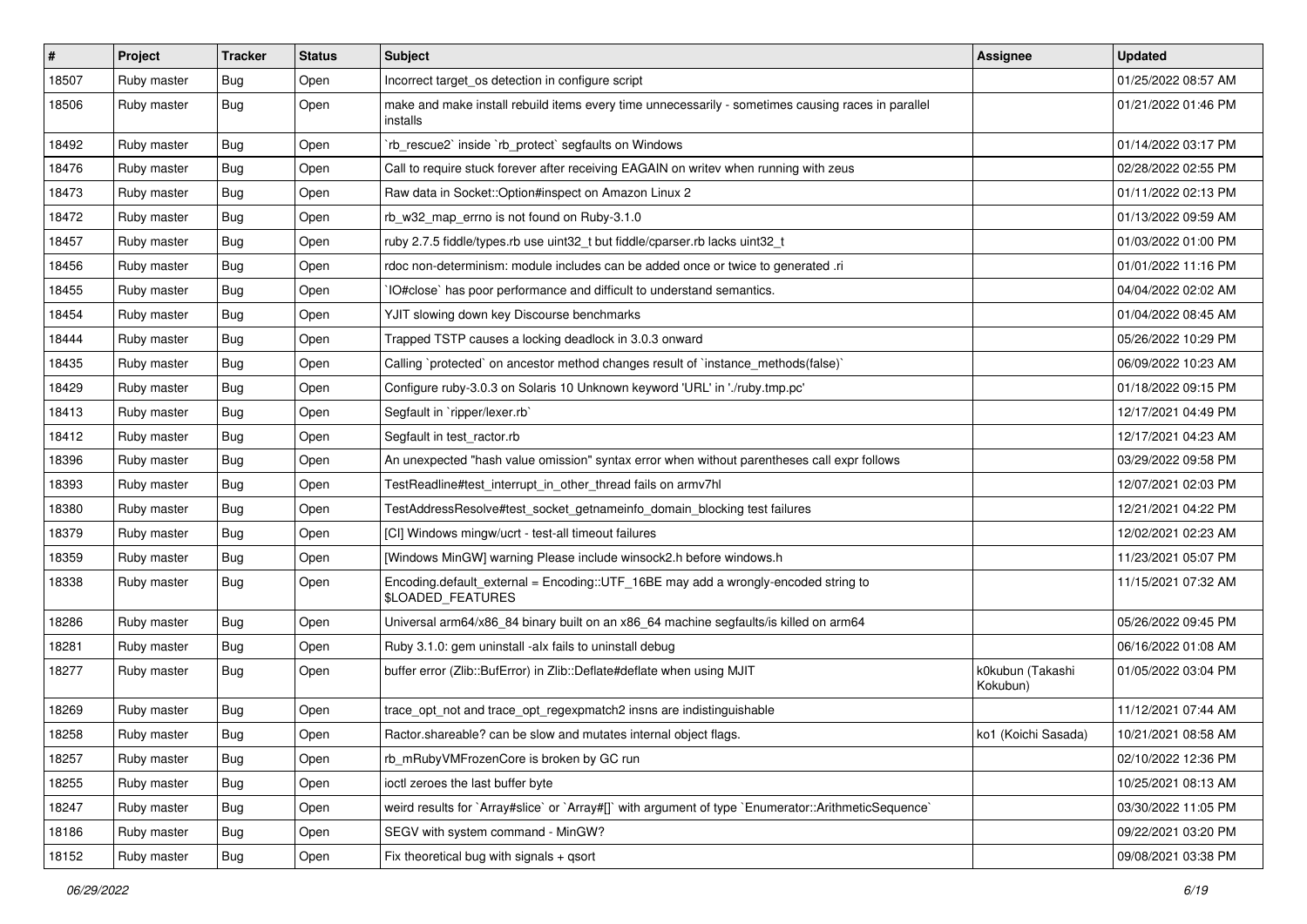| #     | Project     | <b>Tracker</b> | <b>Status</b> | <b>Subject</b>                                                                                                             | <b>Assignee</b>               | <b>Updated</b>      |
|-------|-------------|----------------|---------------|----------------------------------------------------------------------------------------------------------------------------|-------------------------------|---------------------|
| 18144 | Ruby master | Bug            | Open          | Timeout not working while regular expression match is running                                                              |                               | 09/02/2021 07:08 AM |
| 18132 | Ruby master | Bug            | Open          | TODO: fix ccan/list thread safety                                                                                          |                               | 01/02/2022 08:22 AM |
| 18131 | Ruby master | <b>Bug</b>     | Open          | addr2line.c: Some inlined functions mistakenly shown                                                                       |                               | 08/24/2021 07:59 PM |
| 18129 | Ruby master | <b>Bug</b>     | Open          | Ractor-incompatible global variables can be accessed through alias                                                         |                               | 08/23/2021 10:08 PM |
| 18119 | Ruby master | <b>Bug</b>     | Open          | Ractor crashes when instantiating classes                                                                                  | ko1 (Koichi Sasada)           | 09/14/2021 01:42 AM |
| 18080 | Ruby master | <b>Bug</b>     | Open          | Syntax error on one-line pattern matching                                                                                  |                               | 08/18/2021 12:38 AM |
| 18073 | Ruby master | Bug            | Open          | test/ruby/test_jit.rb: "error: invalid use of '__builtin_va_arg_pack ()" on Ruby 2.7.4 on gcc 4.8.5                        |                               | 12/03/2021 03:04 PM |
| 18061 | Ruby master | <b>Bug</b>     | Open          | Execshield test: libruby.so.N.N.N: FAIL: property-note test because no .note.gnu.property section found                    |                               | 06/22/2022 07:58 AM |
| 18058 | Ruby master | <b>Bug</b>     | Open          | 3.1.0-dev with MJIT enabled Zlib::BufError during `gem install`                                                            | k0kubun (Takashi<br>Kokubun)  | 08/02/2021 08:31 PM |
| 18036 | Ruby master | Bug            | Open          | Pthread fibers become invalid on fork - different from normal fibers.                                                      | ioquatix (Samuel<br>Williams) | 08/19/2021 07:05 AM |
| 18013 | Ruby master | Bug            | Open          | Unexpected results when mxiing negated character classes and case-folding                                                  |                               | 06/29/2021 12:05 PM |
| 18012 | Ruby master | Bug            | Open          | Case-insensitive character classes can only match multiple code points when top-level character class is<br>not negated    |                               | 06/29/2021 08:35 AM |
| 18010 | Ruby master | Bug            | Open          | Character class with single character gets case-folded with following string                                               |                               | 06/28/2021 09:30 AM |
| 18009 | Ruby master | Bug            | Open          | Regexps \w and \W with /i option and /u option produce inconsistent results under nested negation and<br>intersection      |                               | 06/28/2021 09:09 AM |
| 18002 | Ruby master | Bug            | Open          | s390x: Tests failing without LC_ALL env                                                                                    | jaruga (Jun Aruga)            | 07/12/2021 04:30 PM |
| 17999 | Ruby master | <b>Bug</b>     | Open          | TestMethod#test_zsuper intermittent timeout error on raspbian10-aarch64 CI                                                 |                               | 06/18/2021 01:33 AM |
| 17996 | Ruby master | <b>Bug</b>     | Open          | Cygwin: thread + pipe behavior since Ruby 2.6                                                                              | cruby-cygwin                  | 05/19/2022 08:20 AM |
| 17995 | Ruby master | Bug            | Open          | Slow down when milt and Ractor are being used at same time                                                                 | k0kubun (Takashi<br>Kokubun)  | 06/11/2022 04:02 AM |
| 17990 | Ruby master | Bug            | Open          | Inconsistent behavior of Regexp quantifiers over characters with complex case foldings                                     |                               | 06/15/2021 11:59 AM |
| 17989 | Ruby master | Bug            | Open          | Case insensitive Regexps do not handle characters with overlapping case foldings                                           |                               | 06/15/2021 11:43 AM |
| 17931 | Ruby master | Bug            | Open          | Compile fails setup option nodynamic                                                                                       |                               | 07/07/2021 08:51 AM |
| 17926 | Ruby master | <b>Bug</b>     | Open          | spec/ruby/core/file/atime_spec.rb: a random failing test on Travis ppc64le                                                 |                               | 06/02/2021 04:35 PM |
| 17925 | Ruby master | <b>Bug</b>     | Open          | Pattern matching syntax using semicolon one-line                                                                           |                               | 06/04/2021 03:08 PM |
| 17878 | Ruby master | Bug            | Open          | bootstraptest/test_ractor.rb:224 a random failing test with "The outgoing-port is already closed<br>(Ractor::ClosedError)" |                               | 09/13/2021 01:10 PM |
| 17817 | Ruby master | Bug            | Open          | --jit outputs ./tmp/_ruby_mjit_*.h: No such file or directory on with TMP                                                  |                               | 04/22/2021 11:57 AM |
| 17799 | Ruby master | <b>Bug</b>     | Open          | Seg fault in rb class clear method cache                                                                                   |                               | 12/09/2021 05:39 AM |
| 17792 | Ruby master | <b>Bug</b>     | Open          | make notes and make test fail with Ruby3.0.1p64 RaspberryPI 4B Ubuntu 20.10 ARM64                                          |                               | 05/23/2021 08:23 PM |
| 17774 | Ruby master | <b>Bug</b>     | Open          | Quantified empty group causes regex to fail                                                                                |                               | 10/13/2021 04:43 PM |
| 17722 | Ruby master | Bug            | Open          | define_method with shareable results in "defined in a different Ractor"                                                    |                               | 08/24/2021 12:03 PM |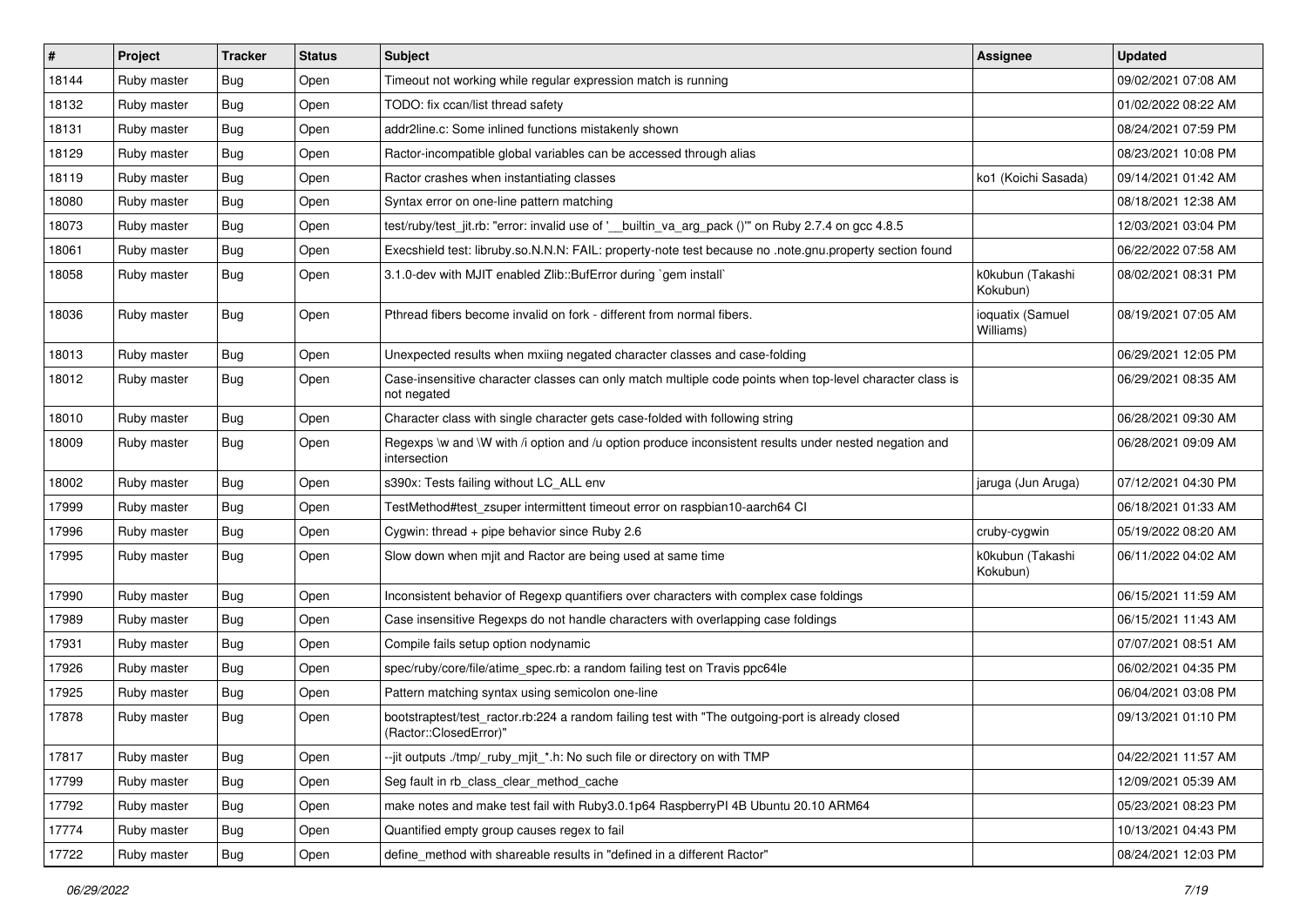| $\vert$ # | <b>Project</b> | <b>Tracker</b> | <b>Status</b> | <b>Subject</b>                                                                                                                    | Assignee              | <b>Updated</b>      |
|-----------|----------------|----------------|---------------|-----------------------------------------------------------------------------------------------------------------------------------|-----------------------|---------------------|
| 17680     | Ruby master    | Bug            | Open          | tab completion no longer works on irb3.0                                                                                          |                       | 03/13/2021 08:06 AM |
| 17667     | Ruby master    | Bug            | Open          | Module#name needs synchronization                                                                                                 | ko1 (Koichi Sasada)   | 03/02/2021 07:31 AM |
| 17646     | Ruby master    | <b>Bug</b>     | Open          | Check for `__builtin_mul_overflow` with `long long` arguments                                                                     |                       | 02/19/2021 06:19 PM |
| 17624     | Ruby master    | <b>Bug</b>     | Open          | Ractor.receive is not thread-safe                                                                                                 | ko1 (Koichi Sasada)   | 09/14/2021 01:40 AM |
| 17617     | Ruby master    | Bug            | Open          | When a Ractor's incoming port is closed, Ractor.receive_if does not raise Ractor::ClosedError, but<br>instead blocks indefinitely | ko1 (Koichi Sasada)   | 09/14/2021 01:40 AM |
| 17543     | Ruby master    | Bug            | Open          | Ractor isolation broken by `self` in shareable proc                                                                               | ko1 (Koichi Sasada)   | 01/29/2021 03:06 PM |
| 17531     | Ruby master    | Bug            | Open          | did_you_mean' not Ractor friendly                                                                                                 | ko1 (Koichi Sasada)   | 01/29/2021 08:48 AM |
| 17513     | Ruby master    | Bug            | Open          | Methods of shareable objects and UnboundMethods should be shareable                                                               | ko1 (Koichi Sasada)   | 01/06/2021 08:53 PM |
| 17506     | Ruby master    | Bug            | Open          | Ractor isolation broken by ThreadGroup                                                                                            |                       | 01/03/2021 08:05 PM |
| 17420     | Ruby master    | Bug            | Open          | Unsafe mutation of \$" when doing non-RubyGems require in Ractor                                                                  | ko1 (Koichi Sasada)   | 01/07/2021 01:23 PM |
| 17400     | Ruby master    | Bug            | Open          | Incorrect character downcase for Greek Sigma                                                                                      | duerst (Martin Dürst) | 12/17/2020 06:56 AM |
| 17383     | Ruby master    | Bug            | Open          | 3.0 recursion memory speed issues                                                                                                 |                       | 12/09/2020 05:41 PM |
| 17373     | Ruby master    | Bug            | Open          | Ruby 3.0 is slower at Discourse bench than Ruby 2.7                                                                               |                       | 01/04/2021 06:47 AM |
| 17359     | Ruby master    | Bug            | Open          | Ractor copy mode is not Ractor-safe                                                                                               | ko1 (Koichi Sasada)   | 12/02/2020 05:42 PM |
| 17354     | Ruby master    | <b>Bug</b>     | Open          | Module#const_source_location is misleading for constants awaiting autoload                                                        |                       | 03/26/2021 05:56 PM |
| 17337     | Ruby master    | Bug            | Open          | Don't embed Ruby build-time configuration in Ruby                                                                                 |                       | 12/21/2020 04:17 PM |
| 17263     | Ruby master    | Bug            | Open          | Fiber context switch degrades with number of fibers, limit on number of fibers                                                    |                       | 01/31/2022 02:47 PM |
| 17180     | Ruby master    | Bug            | Open          | Ractor and constant referencing                                                                                                   |                       | 09/20/2020 05:43 PM |
| 17159     | Ruby master    | Bug            | Open          | extend 'define_method' for Ractor                                                                                                 |                       | 10/29/2020 04:06 PM |
| 17146     | Ruby master    | Bug            | Open          | Queue operations are allowed after it is frozen                                                                                   |                       | 10/20/2021 08:32 PM |
| 17142     | Ruby master    | <b>Bug</b>     | Open          | Ruby fails to build in AIX                                                                                                        |                       | 03/20/2021 07:08 AM |
| 17037     | Ruby master    | Bug            | Open          | rounding of Rational#to_f                                                                                                         |                       | 08/26/2020 03:54 AM |
| 16997     | Ruby master    | <b>Bug</b>     | Open          | IO#gets converts some \r\n to \n with universal newline: false                                                                    |                       | 08/26/2020 05:20 PM |
| 16959     | Ruby master    | Bug            | Open          | Weakmap has specs and third-party usage despite being a private API                                                               |                       | 06/13/2020 08:54 PM |
| 16927     | Ruby master    | Bug            | Open          | String#tr won't return the expected result for some sign with diacritics                                                          |                       | 06/01/2020 05:24 AM |
| 16920     | Ruby master    | Bug            | Open          | TestThread#test_signal_at_join fails on aarch64                                                                                   |                       | 12/07/2021 02:17 PM |
| 16905     | Ruby master    | <b>Bug</b>     | Open          | Ruby required to build Ruby on Haiku?                                                                                             |                       | 05/24/2020 08:08 AM |
| 16829     | Ruby master    | <b>Bug</b>     | Open          | Exceptions raised from within an enumerated method lose part of their stacktrace                                                  |                       | 05/20/2022 07:25 PM |
| 16820     | Ruby master    | <b>Bug</b>     | Open          | LEGAL is out of sync                                                                                                              |                       | 08/19/2020 11:08 AM |
| 16810     | Ruby master    | <b>Bug</b>     | Open          | ruby segfaults on s390x with musl libc                                                                                            |                       | 03/05/2021 01:38 AM |
| 16493     | Ruby master    | <b>Bug</b>     | Open          | TestThreadQueue#test thr kill is flaky on AArch64                                                                                 |                       | 01/09/2020 09:39 AM |
| 16492     | Ruby master    | <b>Bug</b>     | Open          | TestBugReporter#test_bug_reporter_add test failures                                                                               | jaruga (Jun Aruga)    | 08/24/2021 01:12 PM |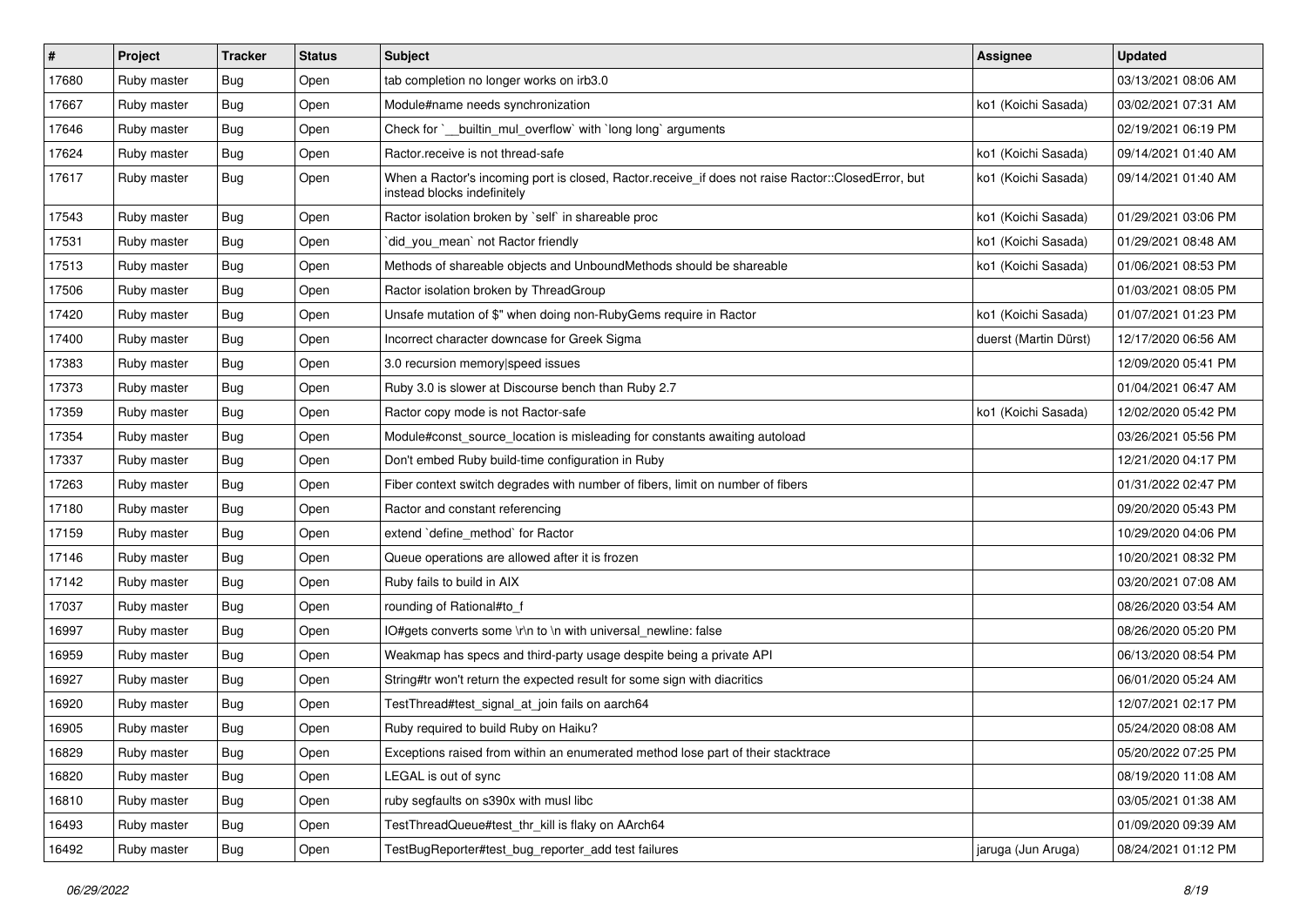| #     | Project     | <b>Tracker</b> | <b>Status</b> | <b>Subject</b>                                                                                                                                        | Assignee                      | <b>Updated</b>      |
|-------|-------------|----------------|---------------|-------------------------------------------------------------------------------------------------------------------------------------------------------|-------------------------------|---------------------|
| 16288 | Ruby master | <b>Bug</b>     | Open          | Segmentation fault with finalizers, threads                                                                                                           |                               | 12/19/2019 07:46 PM |
| 16265 | Ruby master | Bug            | Open          | Test (spec) failure using current MSYS2 tools, related to -fstack-protector and possibly<br>D_FORTIFY_SOURCE=2                                        |                               | 12/03/2019 03:09 PM |
| 16185 | Ruby master | Bug            | Open          | basictest failure on AIX 6.1 for 64bit build                                                                                                          | kanemoto (Yutaka<br>Kanemoto) | 10/15/2019 12:05 AM |
| 16158 | Ruby master | Bug            | Open          | "st" Character Sequence In Regex Look-Behind Causes Illegal Pattern Error When Combined With<br>POSIX Bracket Expressions And Case Insensitivity Flag |                               | 09/17/2019 09:37 AM |
| 16145 | Ruby master | Bug            | Open          | regexp match error if mixing /i, character classes, and utf8                                                                                          |                               | 09/06/2019 05:52 AM |
| 15993 | Ruby master | Bug            | Open          | 'require' doesn't work if there are Cyrillic chars in the path to Ruby dir                                                                            |                               | 07/09/2021 04:08 PM |
| 15764 | Ruby master | <b>Bug</b>     | Open          | Whitespace and control characters should not be permitted in tokens                                                                                   | matz (Yukihiro<br>Matsumoto)  | 04/22/2019 07:48 AM |
| 15599 | Ruby master | <b>Bug</b>     | Open          | Mixing autoload and require causes deadlock and incomplete definition.                                                                                |                               | 02/12/2019 01:40 PM |
| 15598 | Ruby master | Bug            | Open          | Deadlock on mutual reference of autoloaded constants                                                                                                  |                               | 03/20/2019 10:58 AM |
| 15438 | Ruby master | <b>Bug</b>     | Open          | Threads can't switch faster than TIME_QUANTUM_(NSEC USEC MSEC)                                                                                        |                               | 03/25/2019 08:53 PM |
| 15428 | Ruby master | <b>Bug</b>     | Open          | Refactor Proc#>> and #<<                                                                                                                              |                               | 08/20/2021 06:31 PM |
| 15423 | Ruby master | Bug            | Open          | fork leapfrog leaks memory on FreeBSD 11.2                                                                                                            |                               | 12/16/2018 02:28 PM |
| 15386 | Ruby master | <b>Bug</b>     | Open          | [PATCH] io.c (rb_io_check_char_readable): do not io_fflush buffered sockets                                                                           |                               | 12/06/2018 11:38 AM |
| 15367 | Ruby master | Bug            | Open          | IO.select is not resumed when io-object gets closed                                                                                                   |                               | 12/03/2018 10:22 AM |
| 15334 | Ruby master | <b>Bug</b>     | Open          | child_info_fork::abort: address space needed by 'emoji_iso2022_kddi.so' on cygwin                                                                     | cruby-cygwin                  | 05/19/2022 08:20 AM |
| 15315 | Ruby master | <b>Bug</b>     | Open          | ec switch can still lose interrupts                                                                                                                   | ko1 (Koichi Sasada)           | 11/20/2018 09:32 AM |
| 15310 | Ruby master | Bug            | Open          | [PATCH] thread_pthread.c: close race from UBF_TIMER and non-GVL-releasing thread                                                                      |                               | 11/20/2018 12:50 AM |
| 15263 | Ruby master | <b>Bug</b>     | Open          | [PATCH] vm_trace.c (postponed_job_register): only hit main thread                                                                                     | ko1 (Koichi Sasada)           | 10/27/2018 11:35 PM |
| 15247 | Ruby master | Bug            | Open          | Windows - TEMP folder, non 8.3 & drive, fails & errors in test-all (ruby & rdoc)                                                                      |                               | 10/23/2018 05:02 PM |
| 15097 | Ruby master | <b>Bug</b>     | Open          | Gem install fails on Ruby 2.5.1 with Cygwin (get_dns_server_list undefined)                                                                           | cruby-cygwin                  | 05/19/2022 08:20 AM |
| 15072 | Ruby master | <b>Bug</b>     | Open          | thread.c:4356:5: error: implicit declaration of function 'ubf_list_atfork'                                                                            | normalperson (Eric<br>Wong)   | 09/20/2018 03:32 AM |
| 14971 | Ruby master | Bug            | Open          | error: implicit declaration of function 'rb_vm_call0                                                                                                  | nobu (Nobuyoshi<br>Nakada)    | 09/06/2018 03:53 AM |
| 14957 | Ruby master | Bug            | Open          | MinGW, gcc 8.2.0, bootstraptest test_thread.rb - failure ?                                                                                            |                               | 08/03/2018 02:46 PM |
| 14906 | Ruby master | Bug            | Open          | MinGW failure - TestIO#test copy stream no busy wait                                                                                                  |                               | 07/12/2018 03:52 AM |
| 14838 | Ruby master | Bug            | Open          | RegexpError with double "s" in look-behind assertion in case-insensitive unicode regexp                                                               |                               | 06/09/2018 04:04 PM |
| 14826 | Ruby master | Bug            | Open          | make: *** [.ext/include/sparc-solaris2.10/rb_mjit_min_header-2.6.0.h] Error 1 on Solaris 10 with very old<br>gcc3                                     |                               | 06/05/2018 02:02 PM |
| 14761 | Ruby master | <b>Bug</b>     | Open          | TestThread#test_join_limits hangs up on Solaris 10 with gcc                                                                                           |                               | 05/16/2018 05:23 AM |
| 14681 | Ruby master | <b>Bug</b>     | Open          | syswrite': stream closed in another thread (IOError)                                                                                                  |                               | 04/22/2018 12:12 AM |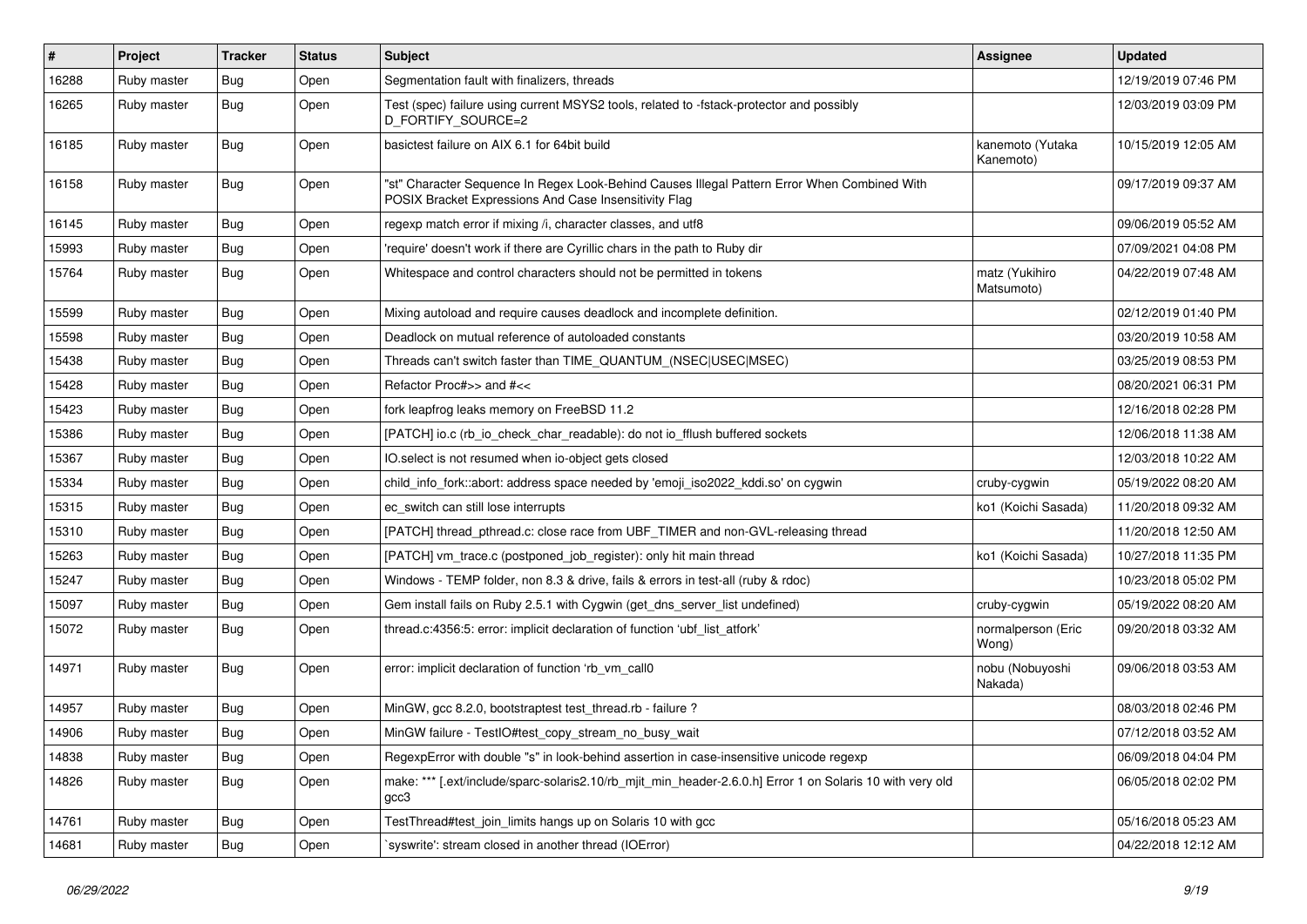| $\vert$ # | Project     | <b>Tracker</b> | <b>Status</b> | <b>Subject</b>                                                                                        | Assignee             | <b>Updated</b>      |
|-----------|-------------|----------------|---------------|-------------------------------------------------------------------------------------------------------|----------------------|---------------------|
| 14640     | Ruby master | <b>Bug</b>     | Open          | [win32] File.realpath treats a relative path with a drive letter as an absolute path.                 | cruby-windows        | 12/10/2018 07:09 AM |
| 14582     | Ruby master | <b>Bug</b>     | Open          | Unable to use `method_entry` and `method_return` tracing probes since 2.5                             |                      | 06/18/2021 06:08 PM |
| 14480     | Ruby master | Bug            | Open          | miniruby crashing when compiled with -O2 or -O1 on aarch64                                            |                      | 02/23/2021 10:35 AM |
| 14474     | Ruby master | <b>Bug</b>     | Open          | skip "TestException#test_thread_signal_location" as known bug                                         |                      | 12/10/2018 07:09 AM |
| 14422     | Ruby master | Bug            | Open          | Ruby configuration options should not be reused for gem builds                                        |                      | 03/05/2018 03:32 PM |
| 14418     | Ruby master | <b>Bug</b>     | Open          | ruby 2.5 slow regexp execution                                                                        |                      | 12/29/2019 10:34 AM |
| 14387     | Ruby master | <b>Bug</b>     | Open          | Ruby 2.5 <sup>D</sup> Alpine Linux 000000000000 SystemStackError 00000                                |                      | 04/21/2020 03:13 PM |
| 14364     | Ruby master | <b>Bug</b>     | Open          | Regexp last match variable in procs                                                                   |                      | 09/14/2018 05:28 AM |
| 14083     | Ruby master | Bug            | Open          | Refinement in block calling incorrect method                                                          |                      | 11/05/2017 07:36 PM |
| 14064     | Ruby master | <b>Bug</b>     | Open          | test-all with and without -j - incorrect assertions and missing test methods                          |                      | 11/03/2017 10:54 PM |
| 14049     | Ruby master | <b>Bug</b>     | Open          | SEGV svn 60401 require_relative                                                                       |                      | 10/26/2017 05:25 PM |
| 13644     | Ruby master | Bug            | Open          | Windows - Setting Time.now                                                                            |                      | 06/11/2017 03:43 AM |
| 13571     | Ruby master | <b>Bug</b>     | Open          | Script arguments, encoding, windows / MinGW                                                           |                      | 11/12/2017 10:53 PM |
| 13542     | Ruby master | <b>Bug</b>     | Open          | MinGW trunk Builds - Summary of Issues                                                                |                      | 05/19/2017 07:04 PM |
| 13500     | Ruby master | Bug            | Open          | MinGW TestArity#test_proc_err_mess stops testing                                                      |                      | 04/26/2017 03:27 PM |
| 13485     | Ruby master | <b>Bug</b>     | Open          | MinGW TestEnumerable#test_callcc SEGV info                                                            |                      | 04/19/2017 04:17 PM |
| 13164     | Ruby master | Bug            | Open          | A second `SystemStackError` exception results in `Segmentation fault (core dumped)`                   |                      | 04/14/2017 01:05 PM |
| 13151     | Ruby master | <b>Bug</b>     | Open          | File.writable? doesn't report correctly if a directory is writable on Windows.                        |                      | 01/23/2017 05:46 PM |
| 12852     | Ruby master | <b>Bug</b>     | Open          | URI.parse can't handle non-ascii URIs                                                                 | akira (akira yamada) | 12/12/2016 06:39 PM |
| 12689     | Ruby master | Bug            | Open          | Thread isolation of $$~$ and \$                                                                       |                      | 04/01/2021 08:51 PM |
| 12500     | Ruby master | <b>Bug</b>     | Open          | TestProcess#test_aspawn_too_long_path fails on mips with "argument too big"                           |                      | 12/29/2019 10:38 AM |
| 12280     | Ruby master | Bug            | Open          | IO.copy_stream(IO, IO) fails with "pread() not implemented"                                           |                      | 04/28/2016 05:51 AM |
| 12179     | Ruby master | <b>Bug</b>     | Open          | Build failure due to VPATH expansion                                                                  |                      | 04/14/2016 01:55 AM |
| 11840     | Ruby master | <b>Bug</b>     | Open          | Error with "make check" on Cygwin                                                                     | cruby-cygwin         | 05/19/2022 08:20 AM |
| 11808     | Ruby master | <b>Bug</b>     | Open          | Different behavior between Enumerable#grep and Array#grep                                             | ko1 (Koichi Sasada)  | 10/26/2020 04:36 AM |
| 11582     | Ruby master | <b>Bug</b>     | Open          | On Solaris, Rational#** returns -Infinity for Rational(0) when passed a negative Float                |                      | 10/13/2015 03:12 AM |
| 11514     | Ruby master | Bug            | Open          | AIX6.1 - Ruby 2.2.3 - Segmentation fault in : byteslice                                               |                      | 09/18/2015 07:39 AM |
| 11438     | Ruby master | Bug            | Open          | native_thread_init_stack() get machine.stack_start unequal to thread's stack start address, x86 win32 | cruby-windows        | 08/13/2015 07:31 AM |
| 11230     | Ruby master | <b>Bug</b>     | Open          | Should rb struct s members() be public API?                                                           |                      | 04/17/2021 05:06 PM |
| 11183     | Ruby master | <b>Bug</b>     | Open          |                                                                                                       |                      | 05/26/2015 08:32 AM |
| 11177     | Ruby master | <b>Bug</b>     | Open          | <b>DATALEOFILILILILILI</b>                                                                            |                      | 05/25/2015 03:49 AM |
| 11174     | Ruby master | <b>Bug</b>     | Open          | threads memory leak                                                                                   | ko1 (Koichi Sasada)  | 06/17/2019 03:17 PM |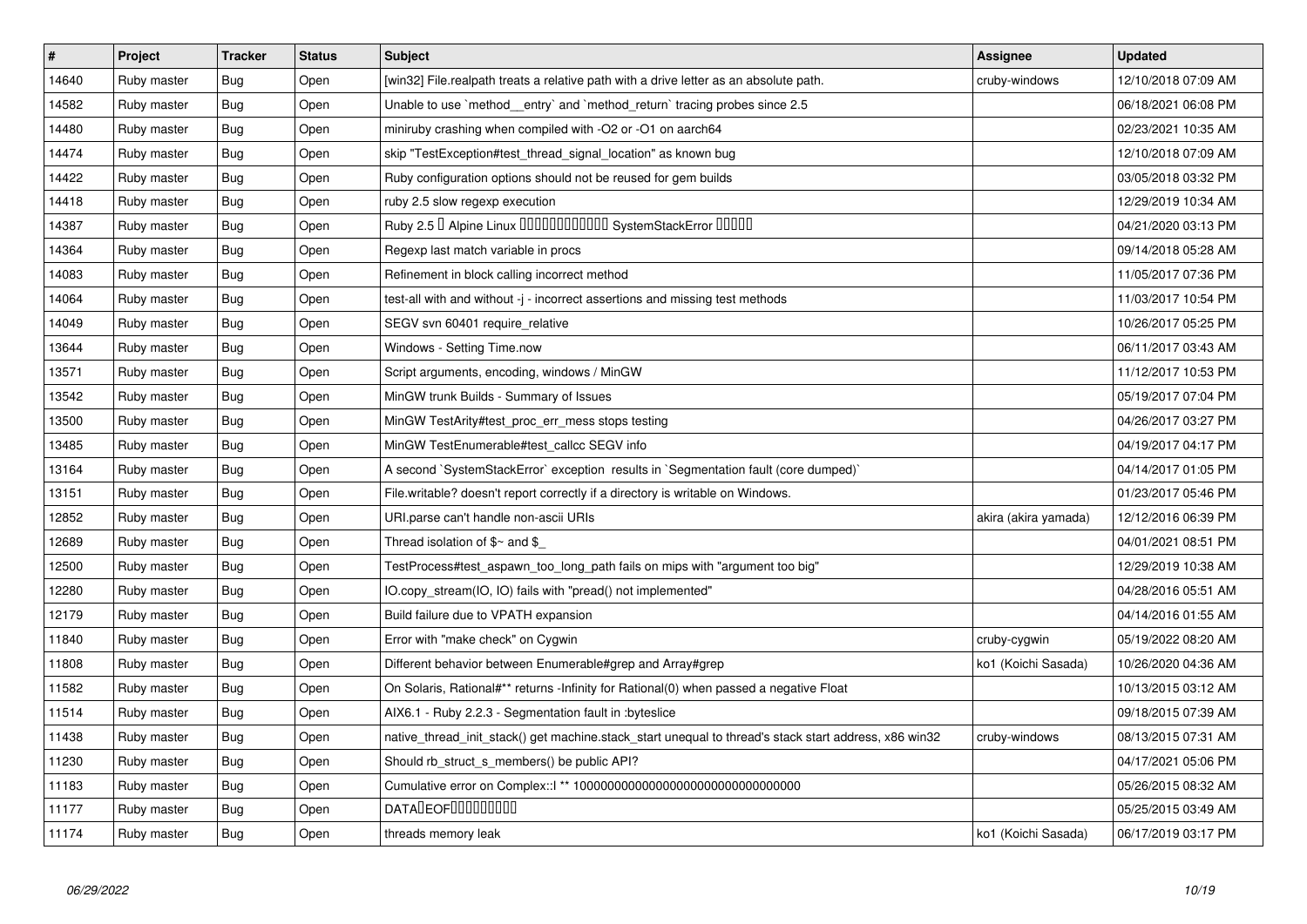| $\sharp$ | Project     | <b>Tracker</b> | <b>Status</b> | Subject                                                                                   | <b>Assignee</b>                     | <b>Updated</b>      |
|----------|-------------|----------------|---------------|-------------------------------------------------------------------------------------------|-------------------------------------|---------------------|
| 11142    | Ruby master | <b>Bug</b>     | Open          | Command line argument parser on windows handles double quotes inconsistently.             | usa (Usaku<br>NAKAMURA)             | 05/12/2015 04:09 PM |
| 11064    | Ruby master | <b>Bug</b>     | Open          | #singleton methods for objects with special singleton class returns an empty array        |                                     | 01/31/2022 05:02 AM |
| 10580    | Ruby master | <b>Bug</b>     | Open          | TestProcess#test_deadlock_by_signal_at_forking fails on ARM                               | akr (Akira Tanaka)                  | 12/30/2019 03:00 AM |
| 10436    | Ruby master | <b>Bug</b>     | Open          | ruby -c and ripper inconsistency: m(&nil) {}                                              |                                     | 08/27/2019 12:08 AM |
| 10416    | Ruby master | <b>Bug</b>     | Open          | Create mechanism for updating of Unicode data files downstreams when we want              | nobu (Nobuyoshi<br>Nakada)          | 10/08/2021 06:40 AM |
| 10128    | Ruby master | <b>Bug</b>     | Open          | Quoting problem for arguments of Kernel.system, Kernel.exec on Windows                    | cruby-windows                       | 12/30/2019 03:00 AM |
| 10009    | Ruby master | <b>Bug</b>     | Open          | IO operation is 10x slower in multi-thread environment                                    | ko1 (Koichi Sasada)                 | 05/21/2015 07:19 AM |
| 9760     | Ruby master | <b>Bug</b>     | Open          | mkmf does not allow for linking against custom libraries when a system library is present |                                     | 05/24/2016 08:11 AM |
| 9507     | Ruby master | <b>Bug</b>     | Open          | Ruby 2.1.0 is broken on ARMv5: tried to create Proc object without a block                | charliesome (Charlie<br>Somerville) | 01/05/2018 09:00 PM |
| 9435     | Ruby master | <b>Bug</b>     | Open          | Kernel.system problem                                                                     |                                     | 12/30/2019 03:00 AM |
| 9409     | Ruby master | Bug            | Open          | Cygwin I "filesystem" I encoding IIIIIIIIIIIII                                            | cruby-cygwin                        | 05/19/2022 08:20 AM |
| 8444     | Ruby master | <b>Bug</b>     | Open          | Regexp vars \$~ and friends are not thread local                                          | ko1 (Koichi Sasada)                 | 07/30/2019 07:38 AM |
| 8185     | Ruby master | Bug            | Open          | Thread/fork issue                                                                         |                                     | 12/30/2019 03:00 AM |
| 7892     | Ruby master | <b>Bug</b>     | Open          | MIME encoding bug of NKF.nkf                                                              | naruse (Yui NARUSE)                 | 12/25/2017 06:15 PM |
| 7840     | Ruby master | <b>Bug</b>     | Open          | Wdeclaration-after-statement is valid for C/ObjC but not for C++                          | nobu (Nobuyoshi<br>Nakada)          | 06/02/2020 04:41 PM |
| 7742     | Ruby master | <b>Bug</b>     | Open          | System encoding (Windows-1258) is not recognized by Ruby to convert back to UTF-8         | duerst (Martin Dürst)               | 12/25/2017 06:15 PM |
| 4173     | Ruby master | Bug            | Open          | TestProcess#test_wait_and_sigchild DDDDDDDD                                               |                                     | 03/15/2018 08:29 AM |
| 18773    | Ruby master | Feature        | Assigned      | deconstruct to receive a range                                                            | ktsj (Kazuki Tsujimoto)             | 06/24/2022 07:21 AM |
| 18571    | Ruby master | Feature        | Assigned      | Removed the bundled sources from release package after Ruby 3.2                           | hsbt (Hiroshi SHIBATA)              | 03/28/2022 06:23 AM |
| 18459    | Ruby master | Feature        | Assigned      | IRB autocomplete dropdown colour options                                                  | aycabta (aycabta.)                  | 01/05/2022 02:15 AM |
| 18450    | Ruby master | Feature        | Assigned      | Force break in prettyprint                                                                | akr (Akira Tanaka)                  | 12/29/2021 02:02 PM |
| 18408    | Ruby master | Feature        | Assigned      | Allow pattern match to set instance variables                                             | ktsj (Kazuki Tsujimoto)             | 01/26/2022 07:07 PM |
| 17638    | Ruby master | Feature        | Assigned      | Support backtracing with the libbacktrace library                                         | naruse (Yui NARUSE)                 | 03/05/2021 03:40 PM |
| 17593    | Ruby master | Feature        | Assigned      | load_iseq_eval should override the ISeq path                                              | ko1 (Koichi Sasada)                 | 02/16/2021 08:27 AM |
| 17363    | Ruby master | Feature        | Assigned      | <b>Timeouts</b>                                                                           | ko1 (Koichi Sasada)                 | 05/14/2022 09:06 AM |
| 17355    | Ruby master | Feature        | Assigned      | Using same set of names in or-patterns (pattern matching with $Foo(x)   Bar(x)$ )         | ktsj (Kazuki Tsujimoto)             | 09/13/2021 09:11 AM |
| 17339    | Ruby master | Feature        | Assigned      | Semantic grouping with BigDecimal#to_s                                                    | mrkn (Kenta Murata)                 | 12/20/2021 12:39 PM |
| 17297    | Ruby master | Feature        | Assigned      | Feature: Introduce Pathname.mktmpdir                                                      | akr (Akira Tanaka)                  | 08/30/2021 06:51 AM |
| 17296    | Ruby master | Feature        | Assigned      | Feature: Pathname#chmod use FileUtils.chmod instead of File                               | akr (Akira Tanaka)                  | 08/30/2021 06:51 AM |
| 17295    | Ruby master | Feature        | Assigned      | Feature: Create a directory and file with Pathname#touch                                  | akr (Akira Tanaka)                  | 09/28/2021 01:20 AM |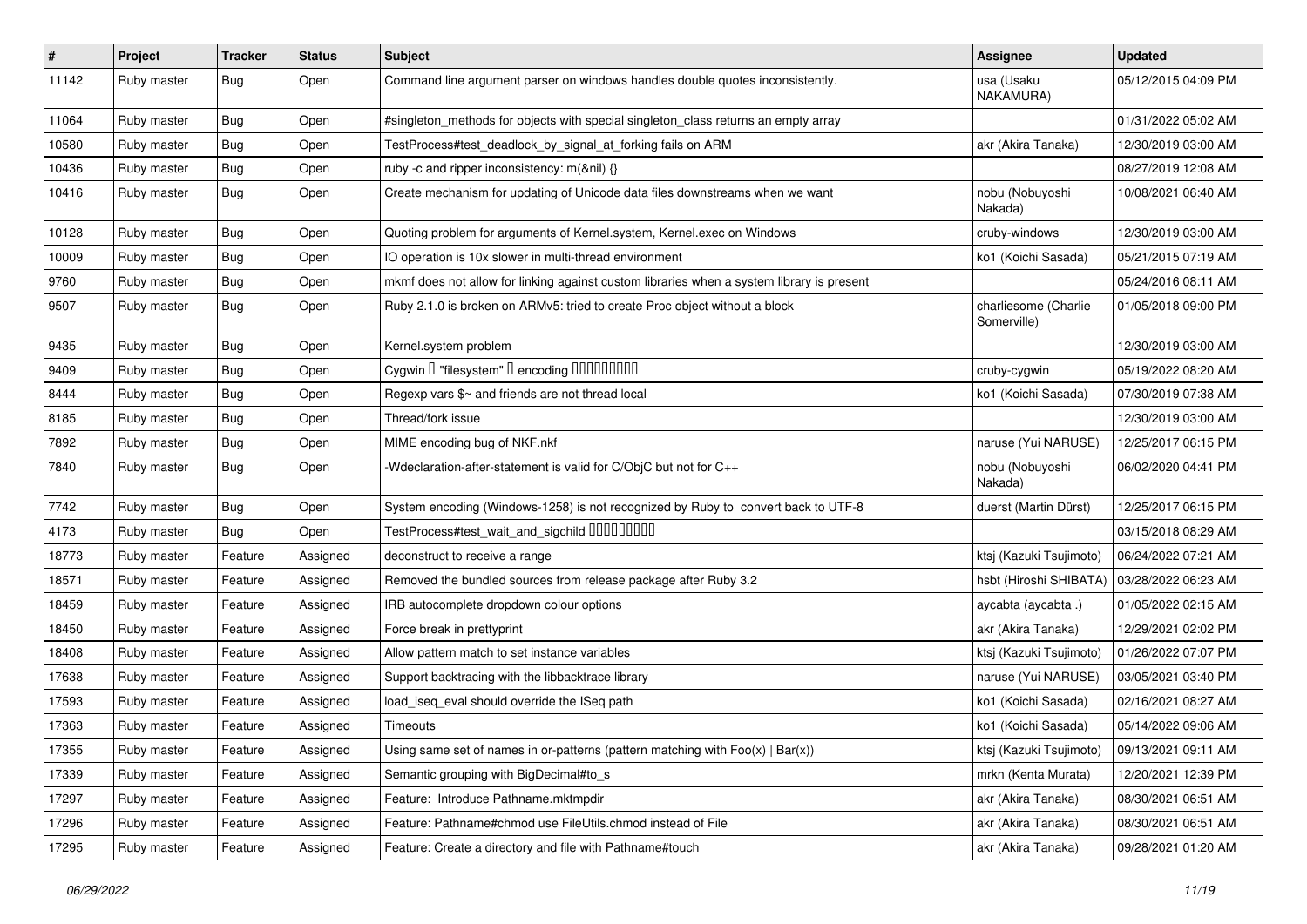| #     | Project     | <b>Tracker</b> | <b>Status</b> | <b>Subject</b>                                                                  | <b>Assignee</b>                   | <b>Updated</b>      |
|-------|-------------|----------------|---------------|---------------------------------------------------------------------------------|-----------------------------------|---------------------|
| 17294 | Ruby master | Feature        | Assigned      | Feature: Allow method chaining with Pathname#mkpath Pathname#rmtree             | akr (Akira Tanaka)                | 08/30/2021 06:52 AM |
| 17291 | Ruby master | Feature        | Assigned      | Optimize __send__ call                                                          | matz (Yukihiro<br>Matsumoto)      | 01/12/2021 05:47 AM |
| 17111 | Ruby master | Feature        | Assigned      | Improve performance of Net::HTTPHeader#set_form by 40%                          | naruse (Yui NARUSE)               | 08/10/2020 05:36 AM |
| 16963 | Ruby master | Feature        | Assigned      | Remove English.rb from Ruby 2.8/3.0                                             | hsbt (Hiroshi SHIBATA)            | 06/19/2020 09:48 AM |
| 16937 | Ruby master | Feature        | Assigned      | Add DNS over HTTP to Resolv                                                     | akr (Akira Tanaka)                | 12/10/2020 09:15 AM |
| 16461 | Ruby master | Feature        | Assigned      | Proc#using                                                                      | matz (Yukihiro<br>Matsumoto)      | 12/10/2020 09:10 AM |
| 16350 | Ruby master | Feature        | Assigned      | ArithmeticSequence#member? can result in infinite loop                          | mrkn (Kenta Murata)               | 05/29/2020 10:26 PM |
| 16027 | Ruby master | Feature        | Assigned      | Update Ruby's dtrace / USDT API to match what is exposed via the TracePoint API | ko1 (Koichi Sasada)               | 08/03/2019 02:41 AM |
| 16012 | Ruby master | Feature        | Assigned      | Add a (small) test-install suite?                                               | hsbt (Hiroshi SHIBATA)            | 07/30/2019 08:13 AM |
| 15939 | Ruby master | Feature        | Assigned      | Dump symbols reference to their fstr in ObjectSpace.dump()                      | ko1 (Koichi Sasada)               | 08/08/2019 09:38 PM |
| 15878 | Ruby master | Feature        | Assigned      | Make exit faster by not running GC                                              | ko1 (Koichi Sasada)               | 07/29/2019 07:48 AM |
| 15628 | Ruby master | Feature        | Assigned      | init_inetsock_internal should fallback to IPv4 if IPv6 is unreachable           | Glass_saga (Masaki<br>Matsushita) | 09/25/2020 05:42 AM |
| 15371 | Ruby master | Feature        | Assigned      | <b>IRB with ARGV</b>                                                            | aycabta (aycabta .)               | 02/14/2020 11:35 AM |
| 15281 | Ruby master | Feature        | Assigned      | Speed up Set#intersect with size check.                                         | knu (Akinori MUSHA)               | 08/11/2020 02:43 AM |
| 15239 | Ruby master | Feature        | Assigned      | [patch] test-spec win32ole                                                      | suke (Masaki Suketa)              | 12/29/2019 01:04 PM |
| 15166 | Ruby master | Feature        | Assigned      | 2.5 times faster implementation than current gcd implmentation                  | watson1978 (Shizuo<br>Fujita)     | 04/26/2019 09:12 PM |
| 15047 | Ruby master | Feature        | Assigned      | Documentation and more functions for Hash functions in C API                    |                                   | 03/20/2019 01:24 AM |
| 14922 | Ruby master | Feature        | Assigned      | Resolv getaddresses ignores AAAA records for IPv6                               | akr (Akira Tanaka)                | 11/13/2020 04:01 AM |
| 14901 | Ruby master | Feature        | Assigned      | [PATCH] do not block SIGCHLD in normal Ruby Threads                             | normalperson (Eric<br>Wong)       | 07/19/2021 05:23 AM |
| 14737 | Ruby master | Feature        | Assigned      | Split default gems into separate directory structure                            | hsbt (Hiroshi SHIBATA)            | 09/02/2020 06:00 PM |
| 14476 | Ruby master | Feature        | Assigned      | Adding same_all? for checking whether all items in an Array are same            | mrkn (Kenta Murata)               | 08/28/2020 01:10 PM |
| 14412 | Ruby master | Feature        | Assigned      | DRb UNIX on local machine: add support for getpeereid()                         | seki (Masatoshi Seki)             | 01/28/2018 12:51 PM |
| 14397 | Ruby master | Feature        | Assigned      | public, protected and private should return their arguments instead of self     | matz (Yukihiro<br>Matsumoto)      | 12/10/2018 07:08 AM |
| 14066 | Ruby master | Feature        | Assigned      | Add CAA DNS RR on Resolv                                                        | akr (Akira Tanaka)                | 11/10/2017 06:50 AM |
| 13847 | Ruby master | Feature        | Assigned      | Gem activated problem for default gems                                          |                                   | 12/10/2020 08:53 AM |
| 13821 | Ruby master | Feature        | Assigned      | Allow fibers to be resumed across threads                                       | ko1 (Koichi Sasada)               | 02/15/2019 10:09 AM |
| 13721 | Ruby master | Feature        | Assigned      | [PATCH] net/imap: dedupe attr keys in Net::IMAP::FetchData                      | normalperson (Eric<br>Wong)       | 07/27/2017 09:51 AM |
| 13610 | Ruby master | Feature        | Assigned      | IPAddr doesn't provide helpful methods to get the subnet or IP address          | knu (Akinori MUSHA)               | 10/20/2017 01:13 AM |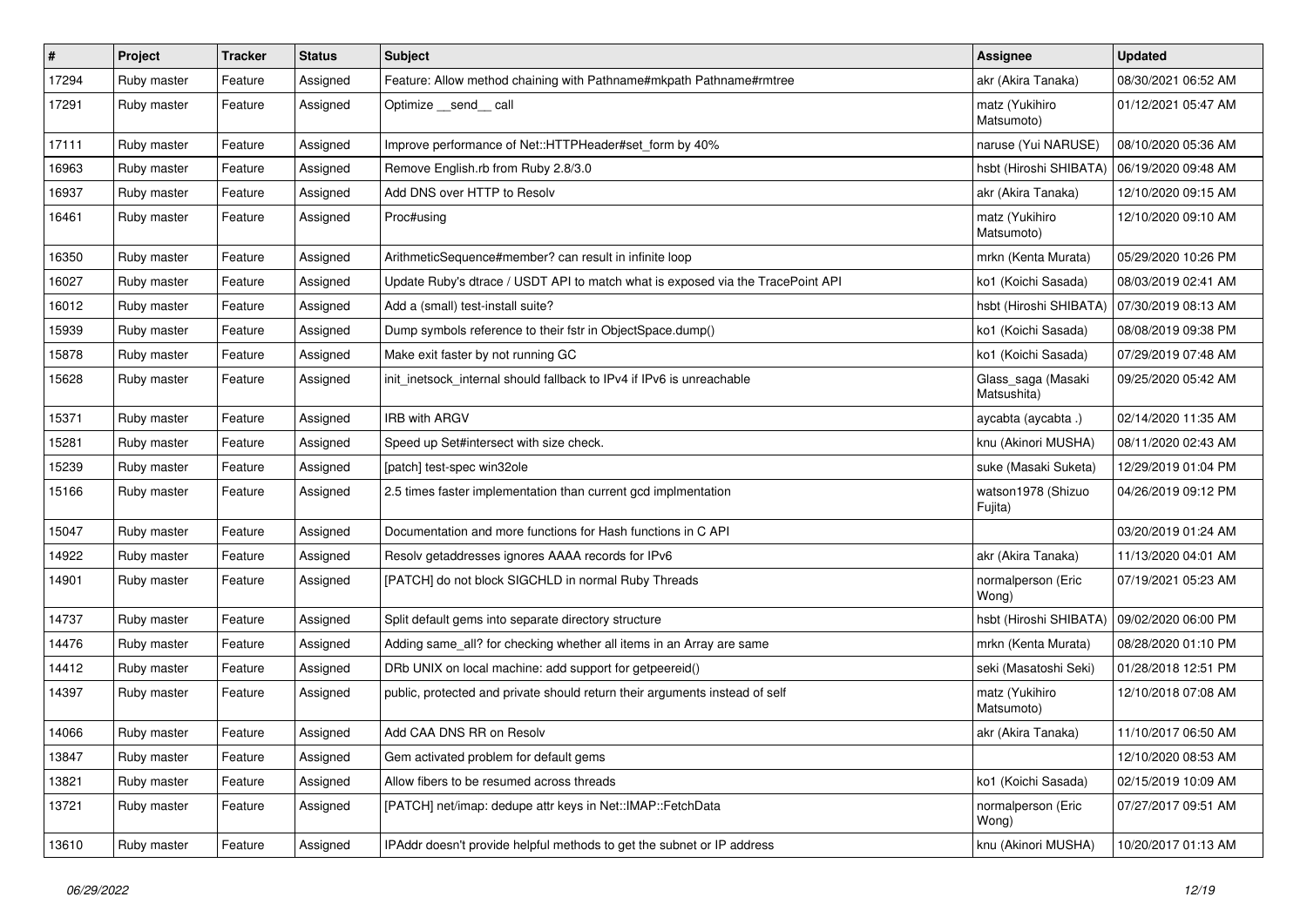| $\pmb{\#}$ | Project     | <b>Tracker</b> | <b>Status</b> | <b>Subject</b>                                                                                | Assignee                            | <b>Updated</b>      |
|------------|-------------|----------------|---------------|-----------------------------------------------------------------------------------------------|-------------------------------------|---------------------|
| 13604      | Ruby master | Feature        | Assigned      | Exposing alternative interface of readline                                                    | aycabta (aycabta.)                  | 01/20/2020 05:34 AM |
| 13577      | Ruby master | Feature        | Assigned      | Digest file accidentally receives File object but uses file path                              | nobu (Nobuyoshi<br>Nakada)          | 05/20/2017 06:50 PM |
| 13534      | Ruby master | Feature        | Assigned      | Checking installation results of default gems                                                 | hsbt (Hiroshi SHIBATA)              | 07/26/2018 02:16 AM |
| 13516      | Ruby master | Feature        | Assigned      | Improve the text of the circular require warning                                              | nobu (Nobuyoshi<br>Nakada)          | 08/31/2017 05:49 AM |
| 13508      | Ruby master | Feature        | Assigned      | How remove/refactor code related mathn library.                                               | hsbt (Hiroshi SHIBATA)              | 12/25/2017 06:15 PM |
| 13388      | Ruby master | Feature        | Assigned      | gc.c: Add GC.get_parameters and .set_parameters                                               | ko1 (Koichi Sasada)                 | 03/30/2017 10:52 AM |
| 13252      | Ruby master | Feature        | Assigned      | C API for creating strings without copying                                                    | ko1 (Koichi Sasada)                 | 04/17/2017 07:22 AM |
| 13221      | Ruby master | Feature        | Assigned      | [PATCH] gems/bundled_gems: add "curses" RubyGem                                               | naruse (Yui NARUSE)                 | 09/25/2017 06:32 PM |
| 13129      | Ruby master | Feature        | Assigned      | Refinements cannot refine method missing and respond to missing?                              | matz (Yukihiro<br>Matsumoto)        | 07/03/2021 10:45 PM |
| 13047      | Ruby master | Feature        | Assigned      | Use String literal instead of `String#+` for multiline pretty-printing of multiline strings   | akr (Akira Tanaka)                  | 02/22/2017 07:09 AM |
| 12848      | Ruby master | Feature        | Assigned      | Crazy idea: Allow regex definition for methods (Do not take it seriously please)              |                                     | 10/18/2016 12:17 AM |
| 12813      | Ruby master | Feature        | Assigned      | Calling chunk_while, slice_after, slice_before, slice_when with no block                      | matz (Yukihiro<br>Matsumoto)        | 12/06/2016 12:58 PM |
| 12676      | Ruby master | Feature        | Assigned      | Significant performance increase, and code conciseness, for prime division method in prime.rb | marcandre<br>(Marc-Andre Lafortune) | 11/18/2016 03:46 PM |
| 12656      | Ruby master | Feature        | Assigned      | Expand short paths with File.expand path                                                      | cruby-windows                       | 01/31/2018 02:31 PM |
| 12653      | Ruby master | Feature        | Assigned      | Use wide WinAPI for rb w32 getcwd                                                             | usa (Usaku<br>NAKAMURA)             | 09/12/2016 06:35 AM |
| 12639      | Ruby master | Feature        | Assigned      | Speed up require in RubyGems by 5x                                                            | hsbt (Hiroshi SHIBATA)              | 07/26/2018 02:12 AM |
| 12543      | Ruby master | Feature        | Assigned      | explicit tail call syntax: foo() then return                                                  | matz (Yukihiro<br>Matsumoto)        | 04/18/2021 03:02 PM |
| 12497      | Ruby master | Feature        | Assigned      | GMP version of divmod may be slower                                                           | akr (Akira Tanaka)                  | 08/10/2016 03:11 AM |
| 12354      | Ruby master | Feature        | Assigned      | PKey::EC Can't output public key pem when private key exists                                  | rhenium (Kazuki<br>Yamaguchi)       | 07/24/2019 10:57 PM |
| 12281      | Ruby master | Feature        | Assigned      | Allow lexically scoped use of refinements with `using {}` block syntax                        | shugo (Shugo Maeda)                 | 06/13/2016 07:44 AM |
| 12020      | Ruby master | Feature        | Assigned      | Documenting Ruby memory model                                                                 | ko1 (Koichi Sasada)                 | 12/23/2021 11:40 PM |
| 11955      | Ruby master | Feature        | Assigned      | Expose Object that Receives logs in Logger                                                    | sonots (Naotoshi Seo)               | 11/09/2017 11:35 AM |
| 11816      | Ruby master | Feature        | Assigned      | Partial safe navigation operator                                                              | matz (Yukihiro<br>Matsumoto)        | 04/14/2020 08:02 AM |
| 11625      | Ruby master | Feature        | Assigned      | Unlock GVL for SHA1 calculations                                                              |                                     | 09/25/2018 11:26 AM |
| 11527      | Ruby master | Feature        | Assigned      | IPAddr#mask addr isn't a method                                                               | knu (Akinori MUSHA)                 | 11/07/2018 04:12 PM |
| 11322      | Ruby master | Feature        | Assigned      | OpenUri: RuntimeError: HTTP redirection loop                                                  | akr (Akira Tanaka)                  | 11/13/2020 03:52 AM |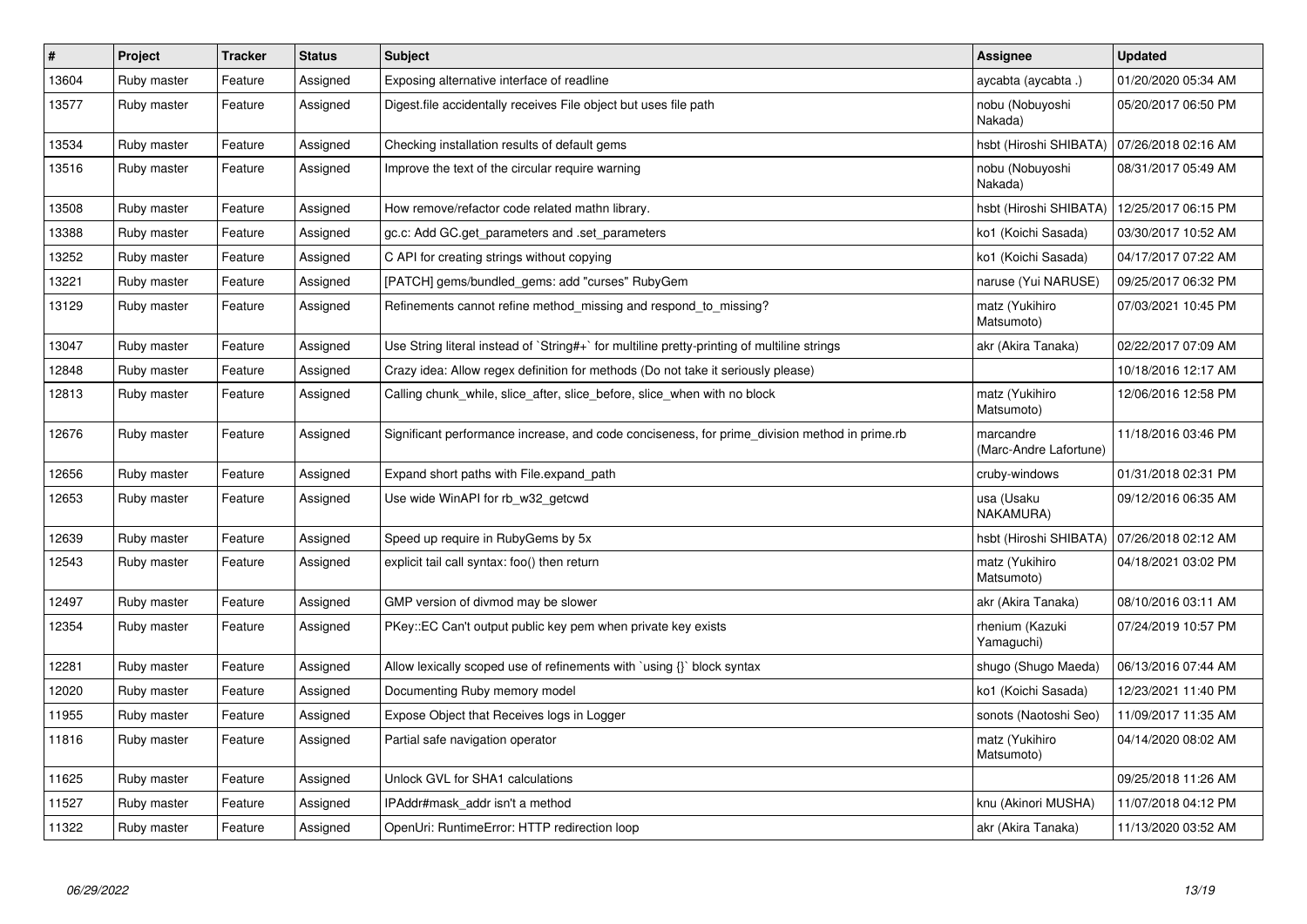| #     | Project     | <b>Tracker</b> | <b>Status</b> | <b>Subject</b>                                                                                                         | <b>Assignee</b>              | <b>Updated</b>      |
|-------|-------------|----------------|---------------|------------------------------------------------------------------------------------------------------------------------|------------------------------|---------------------|
| 11028 | Ruby master | Feature        | Assigned      | standalone running single file (zipped archives of ruby code) running **without installation** using "gem<br>install " | matz (Yukihiro<br>Matsumoto) | 04/04/2015 01:44 AM |
| 10782 | Ruby master | Feature        | Assigned      | Patch: Add constants for BigDecimal for ZERO, ONE, TEN                                                                 | mrkn (Kenta Murata)          | 05/21/2015 08:13 AM |
| 10637 | Ruby master | Feature        | Assigned      | Puppet orchestration on vagrant fails with Error: Non-HTTP proxy URI                                                   | akr (Akira Tanaka)           | 09/23/2020 10:23 PM |
| 10481 | Ruby master | Feature        | Assigned      | Add "if" and "unless" clauses to rescue statements                                                                     | matz (Yukihiro<br>Matsumoto) | 01/18/2015 02:46 PM |
| 10459 | Ruby master | Feature        | Assigned      | [PATCH] rfc3339 method for Time                                                                                        | akr (Akira Tanaka)           | 05/21/2015 08:14 AM |
| 10129 | Ruby master | Feature        | Assigned      | More descriptive error message for failed net/http requests                                                            | akr (Akira Tanaka)           | 01/05/2018 09:01 PM |
| 10038 | Ruby master | Feature        | Assigned      | Extend ObjectSpace.dump to expose buffer addresses for String and Array                                                | tmm1 (Aman Karmani)          | 01/05/2018 09:01 PM |
| 9830  | Ruby master | Feature        | Assigned      | Support for GOST private/public keys                                                                                   |                              | 09/13/2015 03:10 AM |
| 9816  | Ruby master | Feature        | Assigned      | 00000000000000000000                                                                                                   | matz (Yukihiro<br>Matsumoto) | 10/28/2014 08:29 AM |
| 9768  | Ruby master | Feature        | Assigned      | Method that is visible only within a certain module/class                                                              | matz (Yukihiro<br>Matsumoto) | 04/25/2014 06:43 AM |
| 9755  | Ruby master | Feature        | Assigned      | Thread::Backtrace::Location#defined_class                                                                              | ko1 (Koichi Sasada)          | 04/18/2014 09:22 AM |
| 9235  | Ruby master | Feature        | Assigned      | Documentation for commercial support                                                                                   | zzak (Zachary Scott)         | 08/10/2019 02:55 PM |
| 9023  | Ruby master | Feature        | Assigned      | Array#tail                                                                                                             | matz (Yukihiro<br>Matsumoto) | 12/23/2021 11:40 PM |
| 9020  | Ruby master | Feature        | Assigned      | Net::HTTPResponse predicate/query methods                                                                              | naruse (Yui NARUSE)          | 12/25/2017 06:15 PM |
| 8960  | Ruby master | Feature        | Assigned      | Add Exception#backtrace_locations                                                                                      | ko1 (Koichi Sasada)          | 11/25/2016 02:15 PM |
| 8959  | Ruby master | Feature        | Assigned      | Allow top level prepend                                                                                                | nobu (Nobuyoshi<br>Nakada)   | 10/16/2013 03:22 AM |
| 8948  | Ruby master | Feature        | Assigned      | Frozen regex                                                                                                           | matz (Yukihiro<br>Matsumoto) | 12/20/2020 07:15 PM |
| 8850  | Ruby master | Feature        | Assigned      | Convert Rational to decimal string                                                                                     | matz (Yukihiro<br>Matsumoto) | 12/25/2017 06:15 PM |
| 8839  | Ruby master | Feature        | Assigned      | Class and module should return the class or module that was opened                                                     | matz (Yukihiro<br>Matsumoto) | 12/28/2015 08:36 AM |
| 8678  | Ruby master | Feature        | Assigned      | Allow invalid string to work with regexp                                                                               | matz (Yukihiro<br>Matsumoto) | 01/05/2018 09:00 PM |
| 8576  | Ruby master | Feature        | Assigned      | Add optimized method type for constant value methods                                                                   | ko1 (Koichi Sasada)          | 12/25/2017 06:15 PM |
| 8536  | Ruby master | Feature        | Assigned      | Implement is_numeric? family of methods                                                                                | matz (Yukihiro<br>Matsumoto) | 12/25/2017 06:15 PM |
| 8460  | Ruby master | Feature        | Assigned      | PATCH: optparse: add keep_unknown option                                                                               | nobu (Nobuyoshi<br>Nakada)   | 05/27/2021 10:07 PM |
| 8295  | Ruby master | Feature        | Assigned      | Float I Rational 0000000000000 BigDecimal 0000000                                                                      | mrkn (Kenta Murata)          | 12/25/2017 06:15 PM |
| 8271  | Ruby master | Feature        | Assigned      | Proposal for moving to a more visible, formal process for feature requests                                             | matz (Yukihiro<br>Matsumoto) | 12/23/2021 11:40 PM |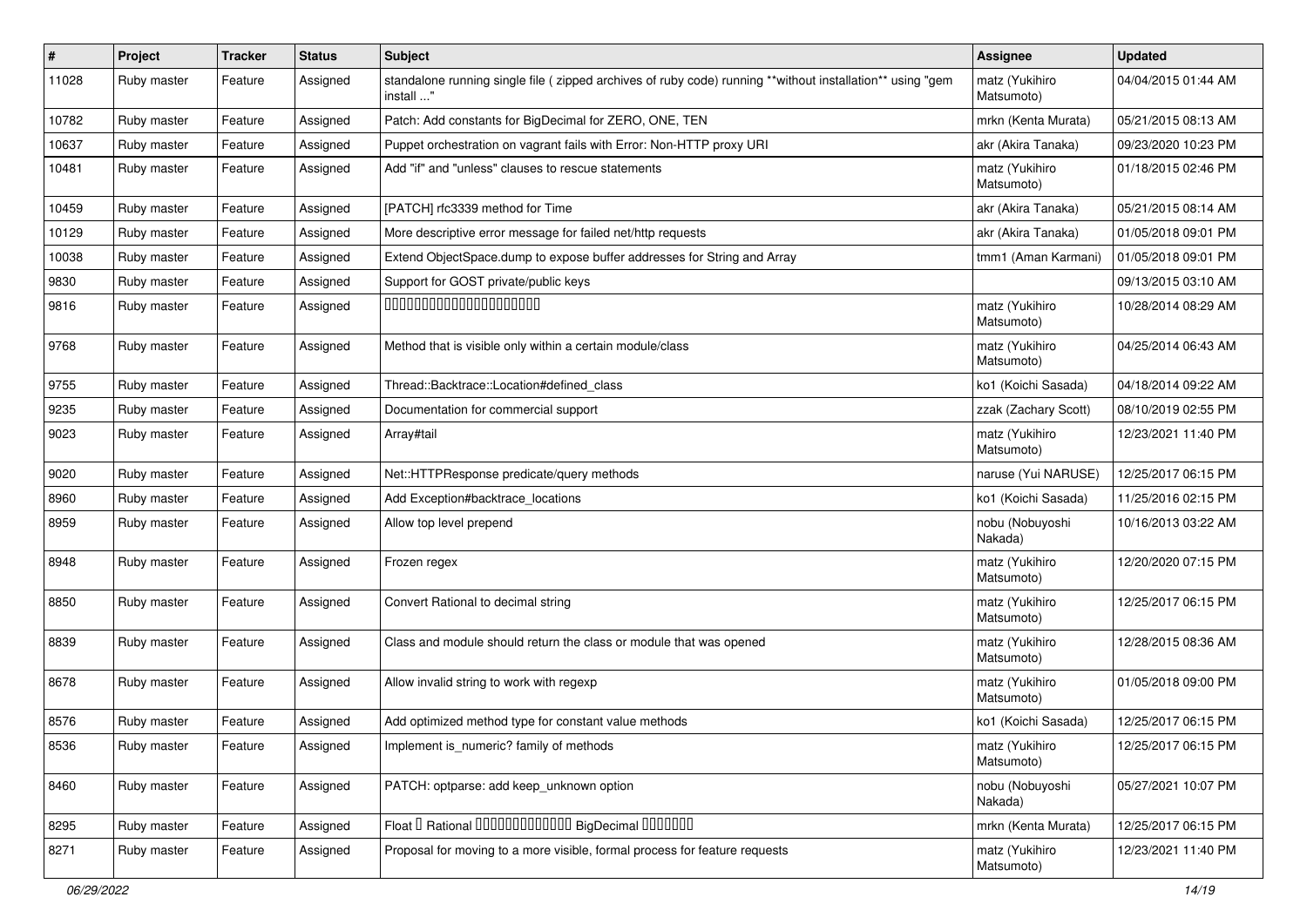| $\vert$ # | Project     | <b>Tracker</b> | <b>Status</b> | <b>Subject</b>                                                                     | <b>Assignee</b>                       | <b>Updated</b>      |
|-----------|-------------|----------------|---------------|------------------------------------------------------------------------------------|---------------------------------------|---------------------|
| 8263      | Ruby master | Feature        | Assigned      | Support discovering yield state of individual Fibers                               | ko1 (Koichi Sasada)                   | 12/23/2021 11:40 PM |
| 8164      | Ruby master | Feature        | Assigned      | Public/Private                                                                     | matz (Yukihiro<br>Matsumoto)          | 12/10/2020 08:50 AM |
| 8126      | Ruby master | Feature        | Assigned      | OpenSSL::SSL::SSLSocket does not define #recv and #send messages                   | rhenium (Kazuki<br>Yamaguchi)         | 08/08/2019 11:05 PM |
| 8083      | Ruby master | Feature        | Assigned      | Exit status is limited to one-byte values which is invalid for Windows             | cruby-windows                         | 03/14/2013 08:26 PM |
| 8047      | Ruby master | Feature        | Assigned      | IPAddr makes host address with netmask                                             | knu (Akinori MUSHA)                   | 01/05/2018 09:00 PM |
| 8042      | Ruby master | Feature        | Assigned      | Add Addrinfo#socket to create a socket that is not connected or bound              | matz (Yukihiro<br>Matsumoto)          | 12/25/2017 06:15 PM |
| 8016      | Ruby master | Feature        | Assigned      | Alias FILE and LINE as methods                                                     | matz (Yukihiro<br>Matsumoto)          | 12/25/2017 06:15 PM |
| 7739      | Ruby master | Feature        | Assigned      | Define Hash#  as Hash#reverse merge in Rails                                       | matz (Yukihiro<br>Matsumoto)          | 12/25/2017 06:15 PM |
| 7644      | Ruby master | Feature        | Assigned      | In refinements, change "using" keyword to a less generic word.                     | matz (Yukihiro<br>Matsumoto)          | 12/10/2020 08:49 AM |
| 7580      | Ruby master | Feature        | Assigned      | Range translation                                                                  | matz (Yukihiro<br>Matsumoto)          | 06/11/2018 09:51 AM |
| 7532      | Ruby master | Feature        | Assigned      | Hardcoded compiler location                                                        | nobu (Nobuyoshi<br>Nakada)            | 12/25/2017 06:15 PM |
| 7518      | Ruby master | Feature        | Assigned      | Fiddle::Pointer#to_str and Fiddle::Pointer#to_int should be removed                | tenderlovemaking<br>(Aaron Patterson) | 08/15/2013 04:56 AM |
| 7503      | Ruby master | Feature        | Assigned      | make timeout.rb async-interrupt safe by default                                    | matz (Yukihiro<br>Matsumoto)          | 12/25/2017 06:15 PM |
| 7488      | Ruby master | Feature        | Assigned      | Receiving object id in object creation probes                                      | tenderlovemaking<br>(Aaron Patterson) | 12/25/2017 06:15 PM |
| 7436      | Ruby master | Feature        | Assigned      | Allow for a "granularity" flag for backtrace_locations                             | matz (Yukihiro<br>Matsumoto)          | 12/25/2017 06:15 PM |
| 7412      | Ruby master | Feature        | Assigned      | Pathname#relative_path_from does not support mixed directory separators on windows | akr (Akira Tanaka)                    | 01/05/2018 09:00 PM |
| 7394      | Ruby master | Feature        | Assigned      | Enumerable#find ifnone parameter could be non-callable                             | nobu (Nobuyoshi<br>Nakada)            | 02/10/2021 09:32 AM |
| 7362      | Ruby master | Feature        | Assigned      | Adding Pathname#start with?                                                        | akr (Akira Tanaka)                    | 12/25/2017 06:15 PM |
| 7349      | Ruby master | Feature        | Assigned      | Struct#inspect needs more meaningful output                                        | matz (Yukihiro<br>Matsumoto)          | 12/25/2017 06:15 PM |
| 7321      | Ruby master | Feature        | Assigned      | Newton.#nsolve 00 2 0000000000                                                     | mrkn (Kenta Murata)                   | 12/25/2017 06:15 PM |
| 7314      | Ruby master | Feature        | Assigned      | Convert Proc to Lambda doesn't work in MRI                                         | matz (Yukihiro<br>Matsumoto)          | 05/21/2016 09:15 AM |
| 7148      | Ruby master | Feature        | Assigned      | Improved Tempfile w/o DelegateClass                                                | Glass_saga (Masaki<br>Matsushita)     | 03/27/2019 09:51 AM |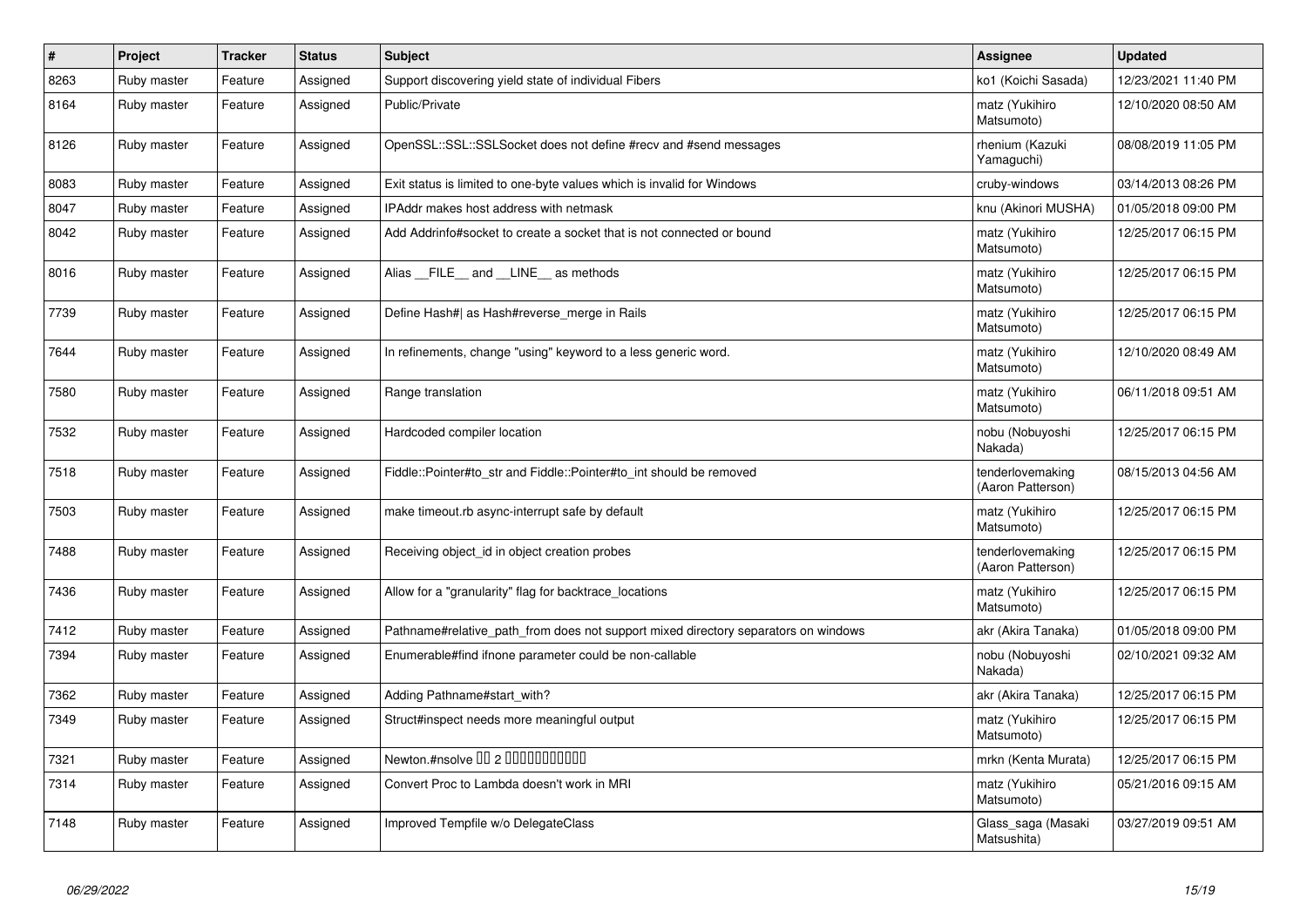| $\#$ | Project     | <b>Tracker</b> | <b>Status</b> | <b>Subject</b>                                                                                                   | Assignee                                     | <b>Updated</b>      |
|------|-------------|----------------|---------------|------------------------------------------------------------------------------------------------------------------|----------------------------------------------|---------------------|
| 7132 | Ruby master | Feature        | Assigned      | Alternation between named / ordered method arguments and aliases for method arguments.                           | matz (Yukihiro<br>Matsumoto)                 | 12/25/2017 06:15 PM |
| 7121 | Ruby master | Feature        | Assigned      | Extending the use of `require'                                                                                   | matz (Yukihiro<br>Matsumoto)                 | 12/25/2017 06:15 PM |
| 7087 | Ruby master | Feature        | Assigned      | :ConditionVariable#wait does not work with Monitor because Monitor#sleep does not exist                          | matz (Yukihiro<br>Matsumoto)                 | 12/25/2017 06:15 PM |
| 7086 | Ruby master | Feature        | Assigned      | ConditionVariable#wait has meaningless return value                                                              | kosaki (Motohiro<br>KOSAKI)                  | 12/25/2017 06:15 PM |
| 6973 | Ruby master | Feature        | Assigned      | Add an #integral? method to Numeric to test for whole-number values                                              | mrkn (Kenta Murata)                          | 12/25/2017 06:15 PM |
| 6857 | Ruby master | Feature        | Assigned      | bigdecimal/math BigMath.E/BigMath.exp R. P. Feynman inspired optimization                                        | mrkn (Kenta Murata)                          | 12/25/2017 06:15 PM |
| 6842 | Ruby master | Feature        | Assigned      | Add Optional Arguments to String#strip                                                                           | matz (Yukihiro<br>Matsumoto)                 | 08/24/2016 05:50 AM |
| 6841 | Ruby master | Feature        | Assigned      | Shorthand for Assigning Return Value of Method to Self                                                           | matz (Yukihiro<br>Matsumoto)                 | 12/10/2020 08:53 AM |
| 6811 | Ruby master | Feature        | Assigned      | File, Dir and FileUtils should have bang-versions of singleton methods that fails silently                       | matz (Yukihiro<br>Matsumoto)                 | 12/25/2017 06:15 PM |
| 6810 | Ruby master | Feature        | Assigned      | module A::B; end` is not equivalent to `module A; module B; end; end` with respect to constant lookup<br>(scope) | matz (Yukihiro<br>Matsumoto)                 | 12/10/2020 09:22 AM |
| 6802 | Ruby master | Feature        | Assigned      | String#scan should have equivalent yielding MatchData                                                            | matz (Yukihiro<br>Matsumoto)                 | 12/25/2017 06:15 PM |
| 6769 | Ruby master | Feature        | Assigned      | rbinstall.rb: install both src and batch files separetely                                                        | nobu (Nobuyoshi<br>Nakada)                   | 10/30/2015 12:38 PM |
| 6695 | Ruby master | Feature        | Assigned      | Configuration for Thread/Fiber creation                                                                          | ko1 (Koichi Sasada)                          | 12/25/2017 06:15 PM |
| 6694 | Ruby master | Feature        | Assigned      | Thread.new without block.                                                                                        | ko1 (Koichi Sasada)                          | 12/25/2017 06:15 PM |
| 6682 | Ruby master | Feature        | Assigned      | Add a method to return an instance attached by a singleton class                                                 | shyouhei (Shyouhei<br>Urabe)                 | 12/25/2017 06:15 PM |
| 6671 | Ruby master | Feature        | Assigned      | File.split_all and File.split_root                                                                               | matz (Yukihiro<br>Matsumoto)                 | 12/25/2017 06:15 PM |
| 6648 | Ruby master | Feature        | Assigned      | Provide a standard API for retrieving all command-line flags passed to Ruby                                      | matz (Yukihiro<br>Matsumoto)                 | 12/25/2017 06:15 PM |
| 6613 | Ruby master | Feature        | Assigned      | VT_RECORD, IRecordInfo Support in WIN32OLE                                                                       | suke (Masaki Suketa)                         | 12/25/2017 06:15 PM |
| 6611 | Ruby master | Feature        | Assigned      | Comments requested on implementation of set_parse_func                                                           | matz (Yukihiro<br>Matsumoto)                 | 12/25/2017 06:15 PM |
| 6596 | Ruby master | Feature        | Assigned      | New method `Array#indexes`                                                                                       | matz (Yukihiro<br>Matsumoto)                 | 07/29/2020 01:41 AM |
| 6594 | Ruby master | Feature        | Assigned      | <b>Integrated Functor</b>                                                                                        | matz (Yukihiro<br>Matsumoto)                 | 12/10/2020 08:53 AM |
| 6590 | Ruby master | Feature        | Assigned      | Dealing with bigdecimal, etc gems in JRuby                                                                       | hsbt (Hiroshi SHIBATA)   05/15/2019 08:33 PM |                     |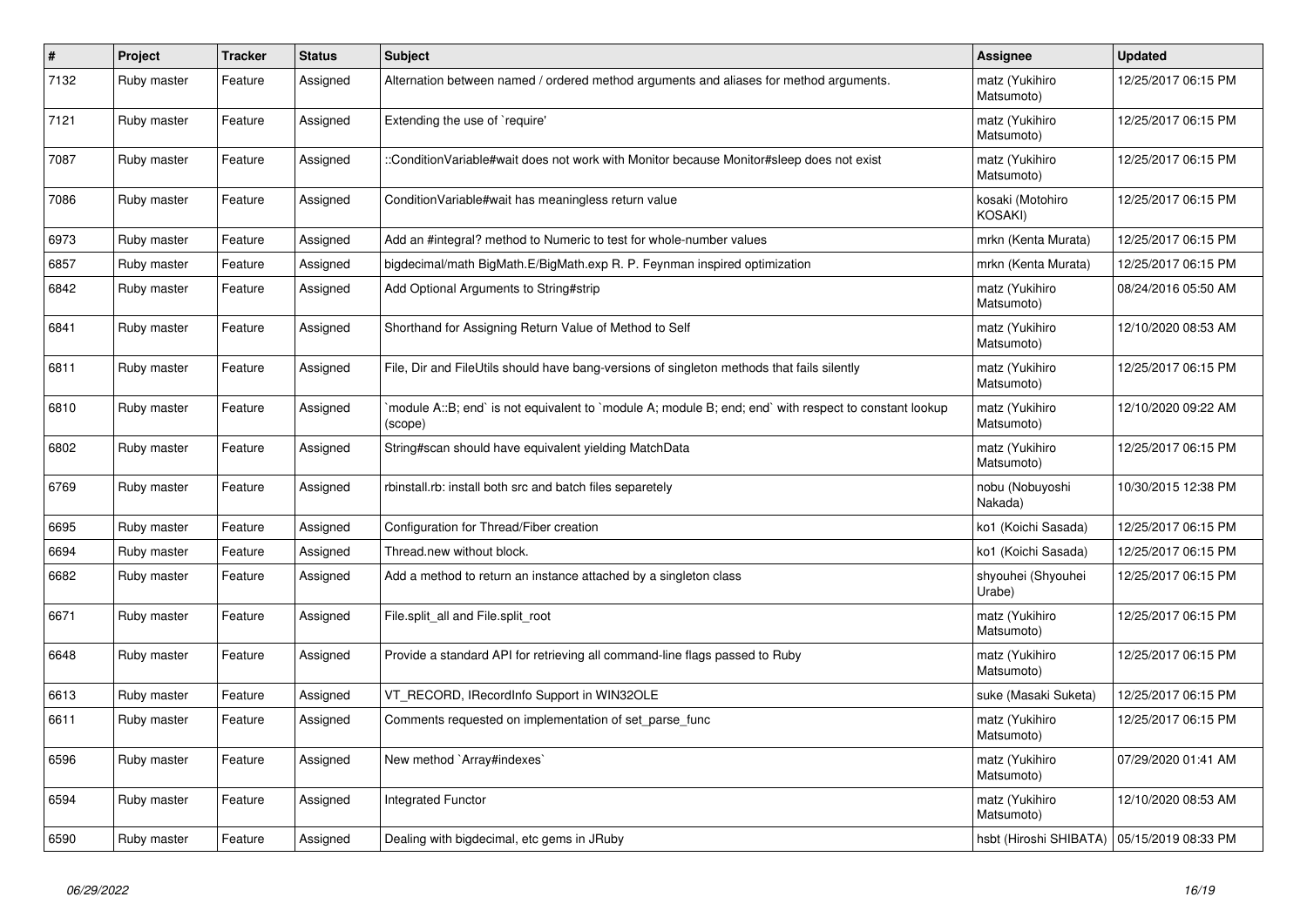| $\#$ | Project     | <b>Tracker</b> | <b>Status</b> | <b>Subject</b>                                                         | <b>Assignee</b>              | <b>Updated</b>      |
|------|-------------|----------------|---------------|------------------------------------------------------------------------|------------------------------|---------------------|
| 6452 | Ruby master | Feature        | Assigned      | Allow extend to override class methods                                 | matz (Yukihiro<br>Matsumoto) | 12/10/2020 08:53 AM |
| 6445 | Ruby master | Feature        | Assigned      | request for default length/position on string index                    | matz (Yukihiro<br>Matsumoto) | 12/25/2017 06:15 PM |
| 6413 | Ruby master | Feature        | Assigned      | Make Dir.entries default to Dir.entries(Dir.pwd)                       | matz (Yukihiro<br>Matsumoto) | 12/25/2017 06:15 PM |
| 6376 | Ruby master | Feature        | Assigned      | Feature lookup and checking if feature is loaded                       | matz (Yukihiro<br>Matsumoto) | 12/25/2017 06:15 PM |
| 6354 | Ruby master | Feature        | Assigned      | Remove escape (break/return/redo/next support) from class/module scope | matz (Yukihiro<br>Matsumoto) | 12/25/2017 06:15 PM |
| 6337 | Ruby master | Feature        | Assigned      | FileUtils#sync                                                         | matz (Yukihiro<br>Matsumoto) | 12/25/2017 06:15 PM |
| 6317 | Ruby master | Feature        | Assigned      | Range#cover?000000Range00000000000000000000                            | matz (Yukihiro<br>Matsumoto) | 12/25/2017 06:15 PM |
| 6309 | Ruby master | Feature        | Assigned      | Add a reference queue for weak references                              | matz (Yukihiro<br>Matsumoto) | 08/23/2020 09:07 PM |
| 6308 | Ruby master | Feature        | Assigned      | Eliminate delegation from WeakRef                                      | matz (Yukihiro<br>Matsumoto) | 12/23/2021 11:40 PM |
| 6293 | Ruby master | Feature        | Assigned      | new queue / blocking queues                                            | matz (Yukihiro<br>Matsumoto) | 12/25/2017 06:15 PM |
| 6277 | Ruby master | Feature        | Assigned      | Hash#convert_key                                                       | matz (Yukihiro<br>Matsumoto) | 12/25/2017 06:15 PM |
| 6265 | Ruby master | Feature        | Assigned      | Remove 'useless' 'concatenation' syntax                                | naruse (Yui NARUSE)          | 08/10/2016 02:36 AM |
| 6133 | Ruby master | Feature        | Assigned      | SSLSocket <sup>[</sup> shutdown <sup>[11]</sup>                        |                              | 09/13/2015 03:22 AM |
| 6047 | Ruby master | Feature        | Assigned      | read all: Grow buffer exponentially in generic case                    |                              | 09/13/2015 03:19 AM |
| 6012 | Ruby master | Feature        | Assigned      | Proc#source_location also return the column                            | nobu (Nobuyoshi<br>Nakada)   | 02/12/2019 07:49 AM |
| 5970 | Ruby master | Feature        | Assigned      | Add Enumerable#join with same semantics as Array#join                  | matz (Yukihiro<br>Matsumoto) | 12/25/2017 06:15 PM |
| 5945 | Ruby master | Feature        | Assigned      | Add the ability to mark a at exit as process-local.                    | matz (Yukihiro<br>Matsumoto) | 10/10/2018 08:29 AM |
| 5825 | Ruby master | Feature        | Assigned      | Sweet instance var assignment in the object initializer                | matz (Yukihiro<br>Matsumoto) | 12/10/2020 08:53 AM |
| 5781 | Ruby master | Feature        | Assigned      | Query attributes (attribute methods ending in `?` mark)                | matz (Yukihiro<br>Matsumoto) | 01/10/2020 06:34 AM |
| 5764 | Ruby master | Feature        | Assigned      | Net::HTTP should assume HTTP/0.9 on unexpected responses               | naruse (Yui NARUSE)          | 07/15/2019 05:06 PM |
| 5749 | Ruby master | Feature        | Assigned      | new method String#match all needed                                     | matz (Yukihiro<br>Matsumoto) | 12/25/2017 06:15 PM |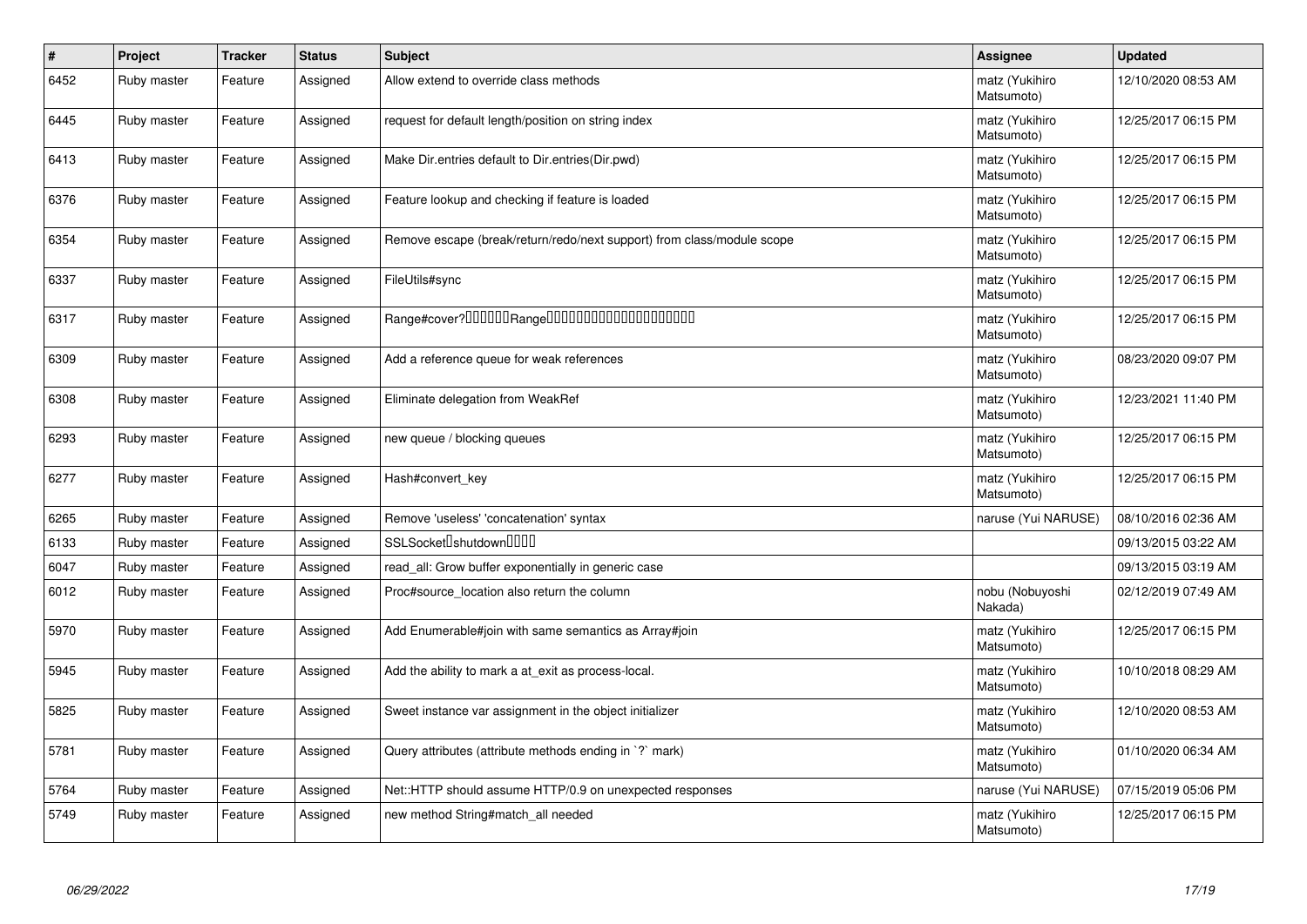| $\pmb{\#}$ | Project     | <b>Tracker</b> | <b>Status</b> | <b>Subject</b>                                                     | Assignee                     | <b>Updated</b>      |
|------------|-------------|----------------|---------------|--------------------------------------------------------------------|------------------------------|---------------------|
| 5741       | Ruby master | Feature        | Assigned      | Secure Erasure of Passwords                                        | matz (Yukihiro<br>Matsumoto) | 12/25/2017 06:15 PM |
| 5654       | Ruby master | Feature        | Assigned      | Introduce global lock to avoid concurrent require                  | nahi (Hiroshi<br>Nakamura)   | 12/25/2017 06:15 PM |
| 5643       | Ruby master | Feature        | Assigned      | require/load options and binding option                            | matz (Yukihiro<br>Matsumoto) | 12/25/2017 06:15 PM |
| 5617       | Ruby master | Feature        | Assigned      | Allow install RubyGems into dediceted directory                    | hsbt (Hiroshi SHIBATA)       | 05/16/2018 09:15 AM |
| 5582       | Ruby master | Feature        | Assigned      | Allow clone of singleton methods on a BasicObject                  | matz (Yukihiro<br>Matsumoto) | 12/25/2017 06:15 PM |
| 5558       | Ruby master | Feature        | Assigned      | String#% strange arity errors                                      | matz (Yukihiro<br>Matsumoto) | 12/25/2017 06:15 PM |
| 5461       | Ruby master | Feature        | Assigned      | Add pipelining to Net::HTTP                                        | naruse (Yui NARUSE)          | 12/25/2017 06:15 PM |
| 5456       | Ruby master | Feature        | Assigned      | kernel#syscall() should be removed.                                | matz (Yukihiro<br>Matsumoto) | 12/10/2020 08:46 AM |
| 5445       | Ruby master | Feature        | Assigned      | Need RUBYOPT -r before ARGV -r                                     | matz (Yukihiro<br>Matsumoto) | 12/25/2017 06:15 PM |
| 5434       | Ruby master | Feature        | Assigned      | Allow per-class whitelisting of methods safe to expose through DRb | seki (Masatoshi Seki)        | 12/25/2017 06:15 PM |
| 5389       | Ruby master | Feature        | Assigned      | New method Enumerator#iterate                                      | matz (Yukihiro<br>Matsumoto) | 12/25/2017 06:15 PM |
| 5310       | Ruby master | Feature        | Assigned      | Integral objects                                                   | mrkn (Kenta Murata)          | 12/25/2017 06:15 PM |
| 5133       | Ruby master | Feature        | Assigned      | Array#unzip as an alias of Array#transpose                         | mrkn (Kenta Murata)          | 12/25/2017 06:15 PM |
| 5129       | Ruby master | Feature        | Assigned      | Create a core class "FileArray" and make "ARGF" its instance       | matz (Yukihiro<br>Matsumoto) | 01/23/2018 02:02 PM |
| 5064       | Ruby master | Feature        | Assigned      | HTTP user-agent class                                              | matz (Yukihiro<br>Matsumoto) | 12/25/2017 06:15 PM |
| 5007       | Ruby master | Feature        | Assigned      | Proc#call under: Unifying instance eval and instance exec          | matz (Yukihiro<br>Matsumoto) | 04/19/2018 07:57 AM |
| 4924       | Ruby master | Feature        | Assigned      | mkmf have_header fails with C++ headers                            | nobu (Nobuyoshi<br>Nakada)   | 12/25/2017 06:15 PM |
| 4831       | Ruby master | Feature        | Assigned      | Integer#prime_factors                                              | yugui (Yuki Sonoda)          | 01/23/2018 08:09 AM |
| 4824       | Ruby master | Feature        | Assigned      | Provide method Kernel#executed?                                    | matz (Yukihiro<br>Matsumoto) | 03/05/2018 04:57 AM |
| 4818       | Ruby master | Feature        | Assigned      | Add method marshalable?                                            | matz (Yukihiro<br>Matsumoto) | 12/25/2017 06:15 PM |
| 4592       | Ruby master | Feature        | Assigned      | Tempfile <sup>[1010101011]</sup>                                   | matz (Yukihiro<br>Matsumoto) | 12/25/2017 06:14 PM |
| 4539       | Ruby master | Feature        | Assigned      | Array#zip_with                                                     | matz (Yukihiro<br>Matsumoto) | 11/28/2019 08:23 AM |